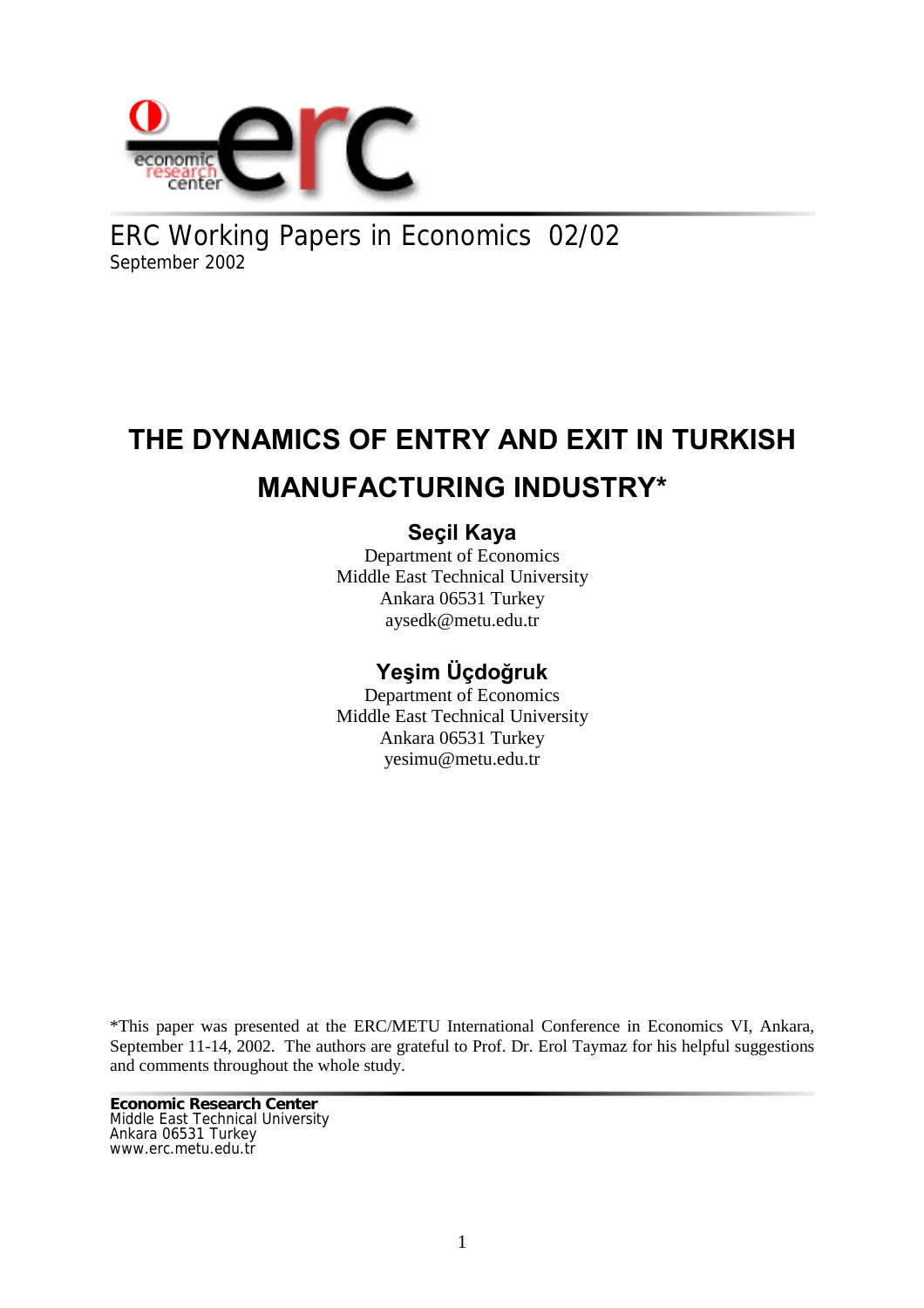### **Abstract**

Entry and exit are crucial elements of market selection process which leads to the restructuring, adaptation and evolution of an industry. While the importance of entry and exit has been recognised, attention has focused almost exclusively on quantifying barriers to them, rather than on investigating the determinants of entry and exit and measuring the magnitude of these processes. This paper analyses the entry and exit dynamics of Turkish manufacturing industry defined at the 4-digit ISIC level for the period 1981-1997. While, on the one hand, it focuses on the determinants of entry and exit and their sectoral variation, on the other hand, it verifies the link between entry and exit. This paper employs a dynamic panel data estimation procedure to investigate the relationship between entry and exit and to estimate the models of entry and exit. Our empirical findings suggest that rates of entry and exit are determined by profit margin, growth rate of output, concentration ratio, labor productivity, average wage rate, advertisement intensity, capital intensity and wage and productivity differentials as explanatory variables.

**Keywords:** entry, exit, manufacturing, dynamic panel data

**JEL Classification:** L11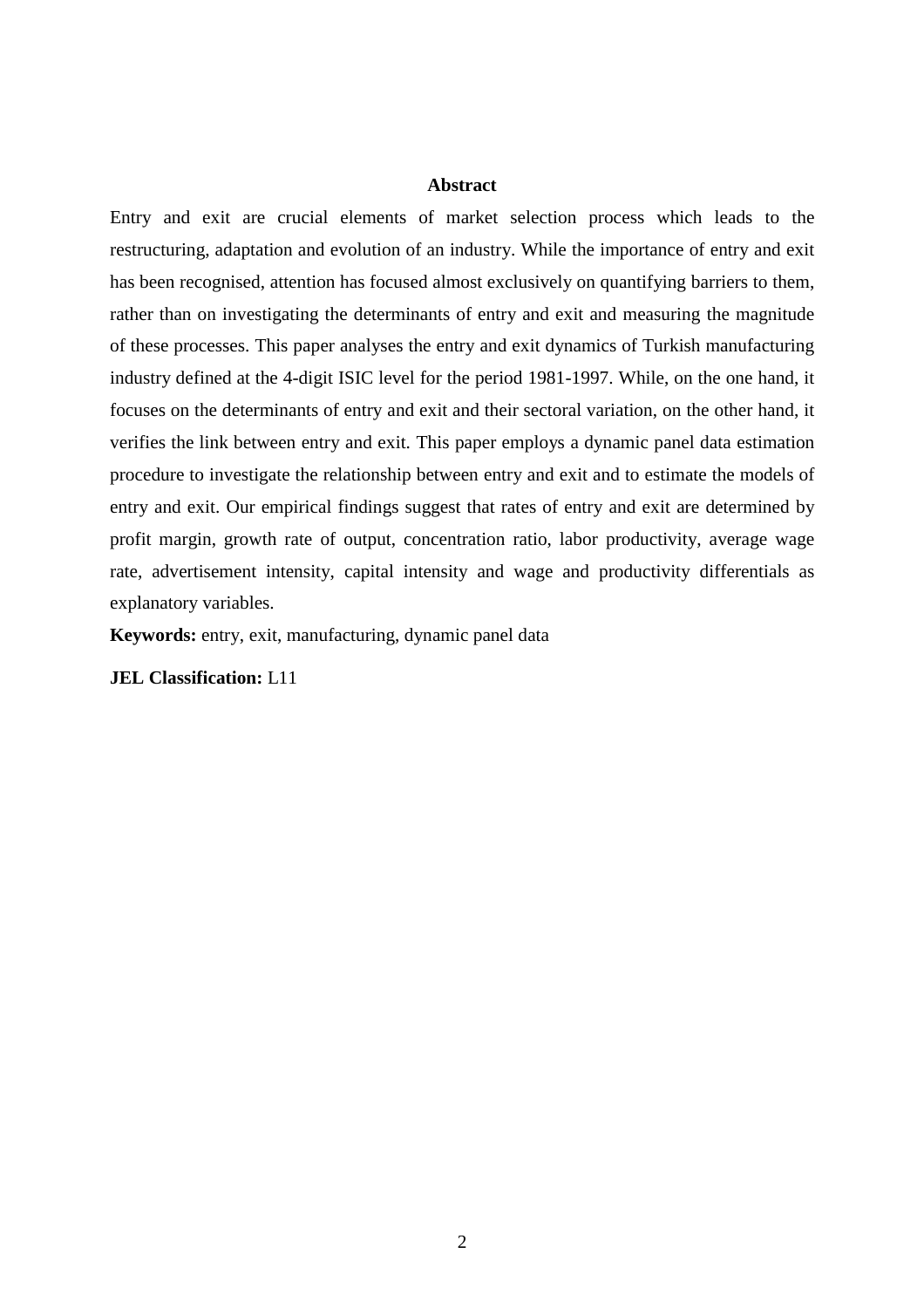# **I. INTRODUCTION**

There has been a long-standing interest in analyzing the determinants of entry and exit processes and the relationship between them. Both entry and exit are crucial elements of market selection process which leads to the restructuring and evolution of industry. Therefore, the process of entry and exit of firms and plants has long been held to play an important role in the evolution and adaptation of industry to change. Entry and exit are inherent parts of the dynamic competitive process that lead to some firms to grow and others to decline. While the importance of entry and exit has been recognized, attention has focused almost exclusively on quantifying barriers to them, rather than on investigating the determinants of entry and exit and measuring them.

Entry and exit rates are the linked parts of an industry evolution process where large numbers of new entrants may displace large numbers of older firms without changing totals. That brings a difference between net and gross entry rates. However, these two rates do not seem to follow highly diverging patterns if one looks at the empirical studies. There seems to be a positive relationship between gross and net entry rates. On the other hand, entry and exit seem to present significant amounts of sectoral variation, although this does not appear to persist in the long-run (Fotopoulos and Spence, 1999: 1219).

According to the traditional view in industrial organization, a level of profitability in excess of equilibrium induces entry into the industry. And this is why the entry of new firms became interesting and important in the field of industrial organization- the new entrants provided an equilibrating function in the market, in that levels of profitability and price are restored to their long-run competitive levels (Audretsch and Mata, 1995: 414). However, the survival and post-entry performance of new entrants are at least as important as the entry process itself. Therefore, a body of literature oriented towards the dynamics of exit process and the link between entry and exit.

This paper investigates the entry and exit dynamics of Turkish manufacturing industry defined at the 4-digit ISIC level for the period 1981-1997. While, on the one hand, it focuses on the determinants of entry and exit and their sectoral variation, on the other hand, it examines the link between entry and exit. The outline of the paper is as follows: Section II briefly summarizes the literature on the entry and exit dynamics and the main empirical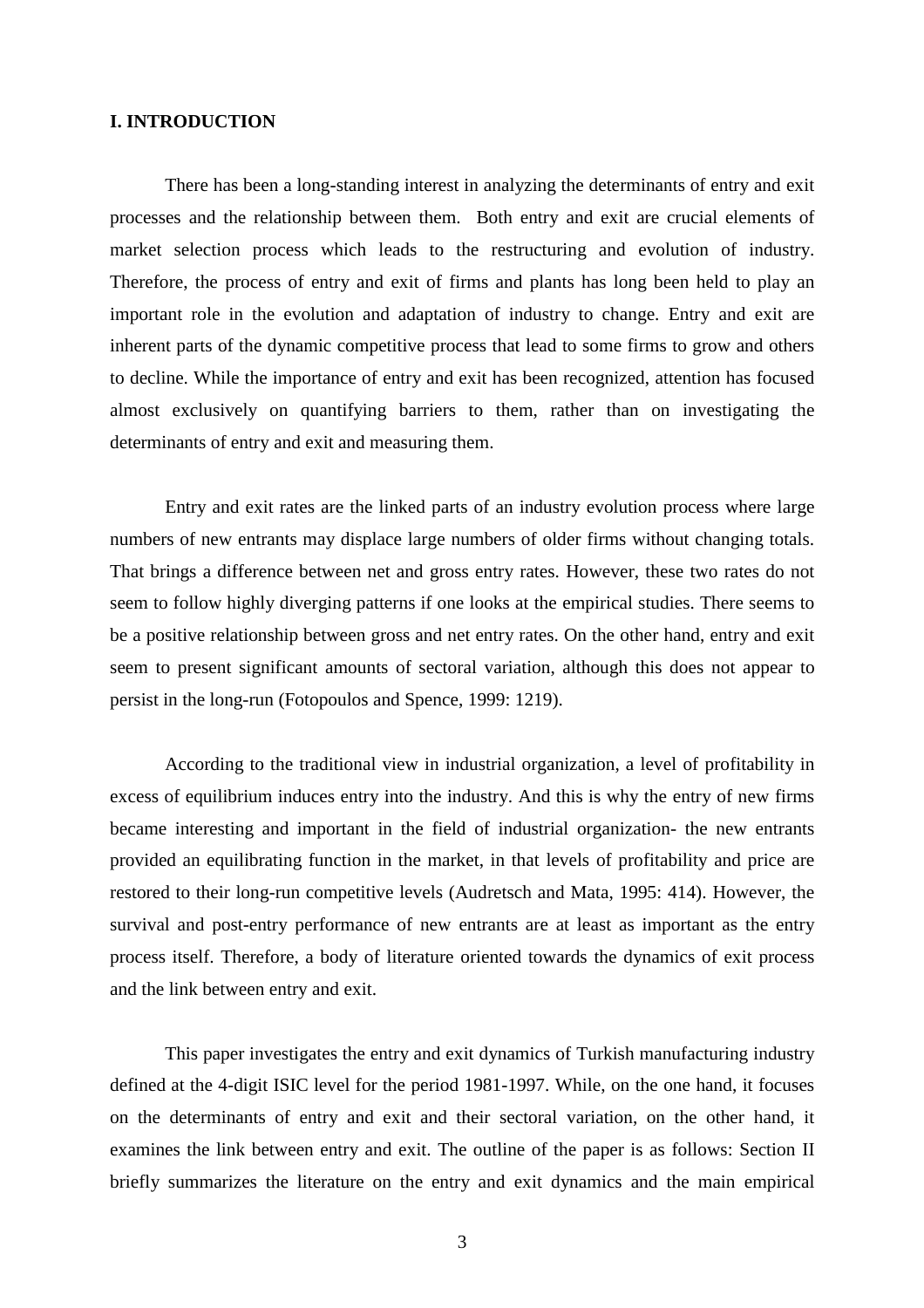studies on this field. Section III describes the data on Turkish manufacturing industry and the methodology used in this study with a descriptive analysis. Section IV, includes the model specification. In section V, estimation results are reported. Finally, section VI concludes.

# **II. LITERATURE SURVEY**

There is a broad literature which analyzes the entry process and post-entry conditions of firms. Empirical studies on this field, examined the growth and survival of new firms as well as their entry process. Later, a literature that incorporates the exit process and investigates the cumulative effect of both entry and exit developed.

The importance of actual patterns of firm entry and exit may be first recognized by a study done by Dunne et al. in 1988. They constructed a new data set from the individual plant-level data which is used to summarize the basic patterns of firm entry, growth and exit in the four digit U.S manufacturing industries over the period 1963-1982. They examined the relative importance of different types of entrants, the persistence of industry entry and exit patterns over time, the correlation between industry entry and exit rates across industries and over time, and the post-entry performance of entrants (Dunne et. al., 1988: 495). They found that there is a significant variation in the entry, exit and size patterns of different categories of entrants (Dunne et. al., 1988: 513). They also verified the heterogeneity in entry and exit patterns across industries. Their findings suggested new areas of further research on identifying industry specific characteristics that cause variation in entry and exit rates and also in their determinants.

The publication of *Market Dynamics and Entry* by Paul Geroski (1991) and *Entry and Market Contestability*, edited by Geroski and Joachim Schwalbach (1991), marked the culmination of a wave of research in the field of industrial organization devoted towards shedding light on the process of entry. Ever since Joe Bain's (1956) treatise, *Barriers to New Competition*, research on the process of entry had been justified by economic welfare concerns. Entry became seen as one of the main mechanisms by which long-run equilibrium levels of profitability and price are restored (Audretsch and Mata, 1995: 413).

Geroski (1995) points out seven stylized facts about entry, which are worth highlighting. According to Geroski (1995), first of all, entry is common. Large number of firms enters most markets in most years, but entry rates are far higher than market penetration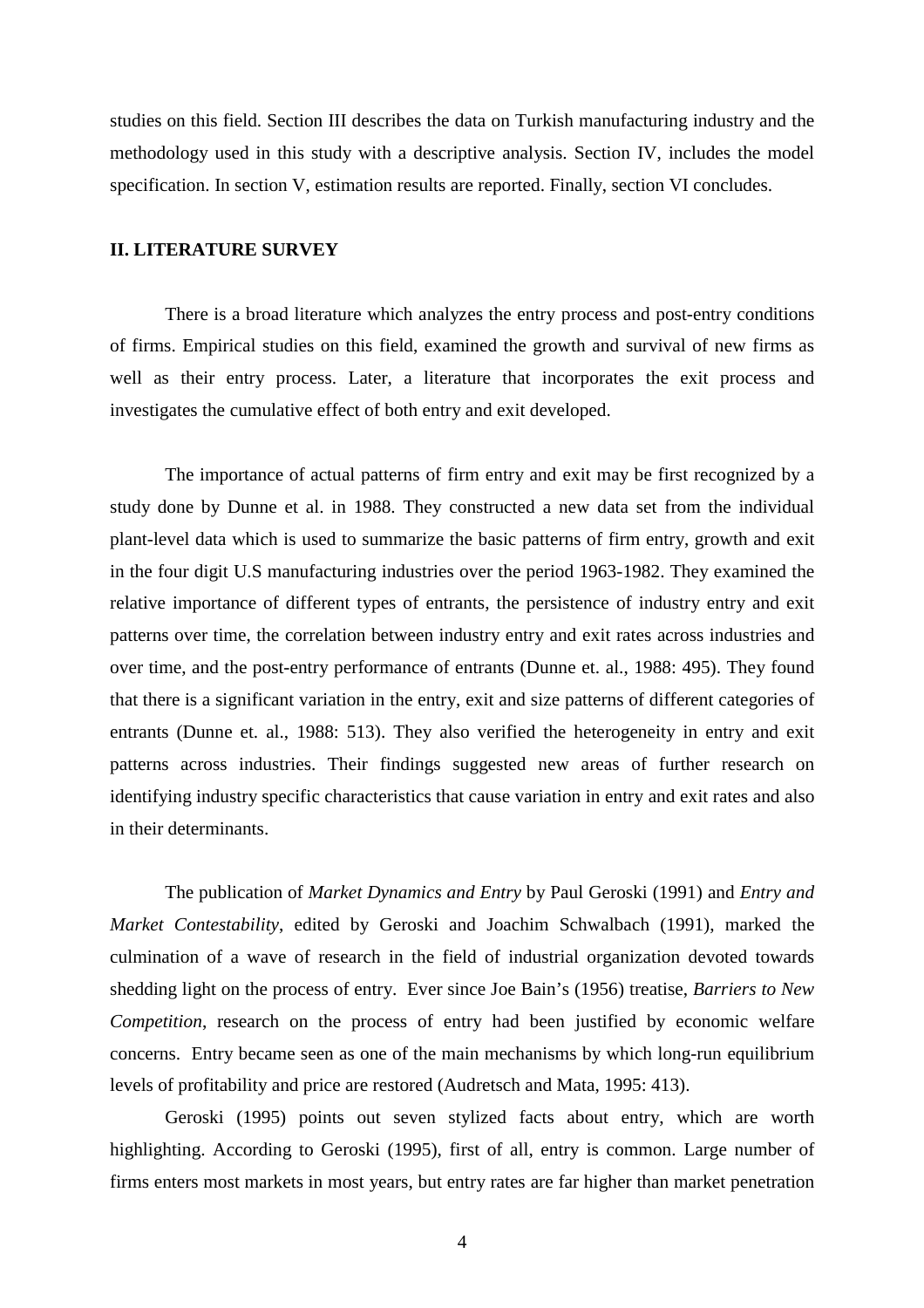rates. On the other hand, although there is a very large cross-section variation in entry, differences in entry between industries do not persist for very long. In fact, most of the total variation in entry across industries and over time is 'within' industry variation rather than 'between' industry variation. Another fact that Geroski mentioned is that entry and exit rates are highly positively correlated, and net entry rates are a modest fraction of gross entry rates. Moreover, the survival rate of most entrants is low, and even successful entrants may take more than a decade to achieve a size comparable to the average incumbent. De novo entry is more common but less successful than entry by diversification. Entry rates vary over time, coming in waves which often peak early in the life of many markets. Different waves tend to contain different types of entrant. Lastly, costs of adjustment seem to penalize large-scale initial entry and very rapid post-entry penetration rates (Geroski, 1995: 426).

Geroski (1995) also addressed eight stylized results which seem to have emerged from the empirical literature on entry. Empirical studies show that entry seems to be slow to react to high profits. Differences in profitability between industries are extremely stable and persistent, meaning that most of the variation in profitability across industries and over time is 'between' industry variation. Entry, on the other hand, varies much more over time and differences in entry rates between industries are unstable and do not persist for very long. This means entry exhibits far more 'within' industry variation than profits do (Geroski, 1995: 429).

Econometric estimates of the height of entry barriers suggest that they are high. Costs of entry rise with advertising intensity, capital intensity, and minimum efficient scale, and falls with industry size and industry growth. On the other hand, entry rates are hard to explain using conventional measures of profitability and entry barriers. Entry seems to have only modest effects on average industry price-cost margins. Entry has traditionally been thought of as an error-correction process, occurring when excess profits are high and causing them to fall subsequently. This view carries a fairly strong implication for the dynamics of market performance, namely that profits are likely to be auto-correlated over time: high profits will be bid down by entrants until they reach a long-run equilibrium level which depends, on the height of entry barriers. The short-run dynamics of profits are fairly smooth, and profits are not equalized even across firms within the same industry in the long run. Profit differences are very stable over time within and between industries (Geroski, 1995: 430).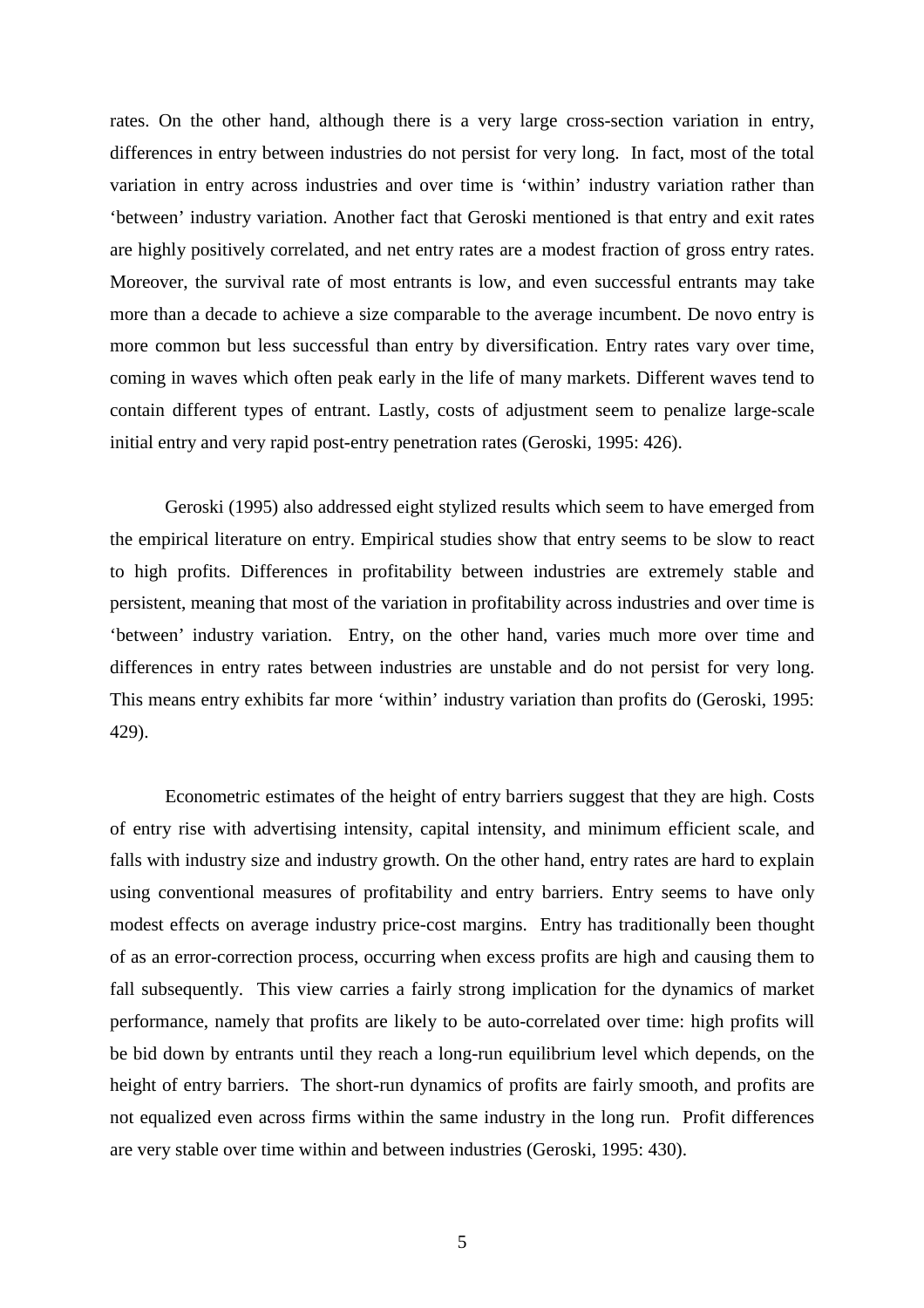Another result about entry implies that high rates of entry are often associated with high rates of innovation and increases in efficiency. The response by incumbents to entry is selective and prices are not usually used by incumbents to block entry (Geroski, 1995: 434). Perhaps the most striking thing that we know about entry is that small-scale, de novo entry seems to be relatively common in most industries, but that small-scale, de novo entrants generally have a rather short life expectancy. That is, entry appears to be relatively easy, but survival is not. Since entry is easy but survival is not, it is not difficult to believe that the response by most incumbents to entry is likely to be rather selective (Geroski, 1995: 436).

Geroski (1995) states that entry can be episodic in character, playing an important role in shaping industry structure in certain phases of the product life cycle and a more minor role at other times. Furthermore, the role that entry plays in shaping industry structure seems to be bound up with the fact that entry is often used as a vehicle for introducing new innovations, while the absence of entry is often associated with technological stagnation (Geroski, 1995: 436).

What all of this adds up to is a presumption that entry is generally a poor substitute for active rivalry amongst incumbent firms in a market. While it is common that entry can be an important influence on the evolution of industry structure and performance, also, it is so only selectively. Further, entry seems to play an important role in stimulating industry evolution at precisely those times when the current activities of incumbent firms are most out of line with exogenous changes in costs and demand. In short, not only is entry an imperfect mechanism for getting prices right in markets, it is a mechanism for getting product and process specifications right (Geroski, 1995: 437).

Virtually every empirical study examining entry behavior has considered the entry either of all new firms in an industry (generally approximated by the changes in the numbers of firms over a specific period or net entry) or else only of larger firms. While the results of these studies have not been unequivocal, certain tendencies have emerged. Theoretical models have predicted entry to be positively induced by high profits and growth and deterred in the presence of structural barriers such as capital intensity and behavioral barriers such as advertising intensity (Acs and Audretsch, 1989: 256).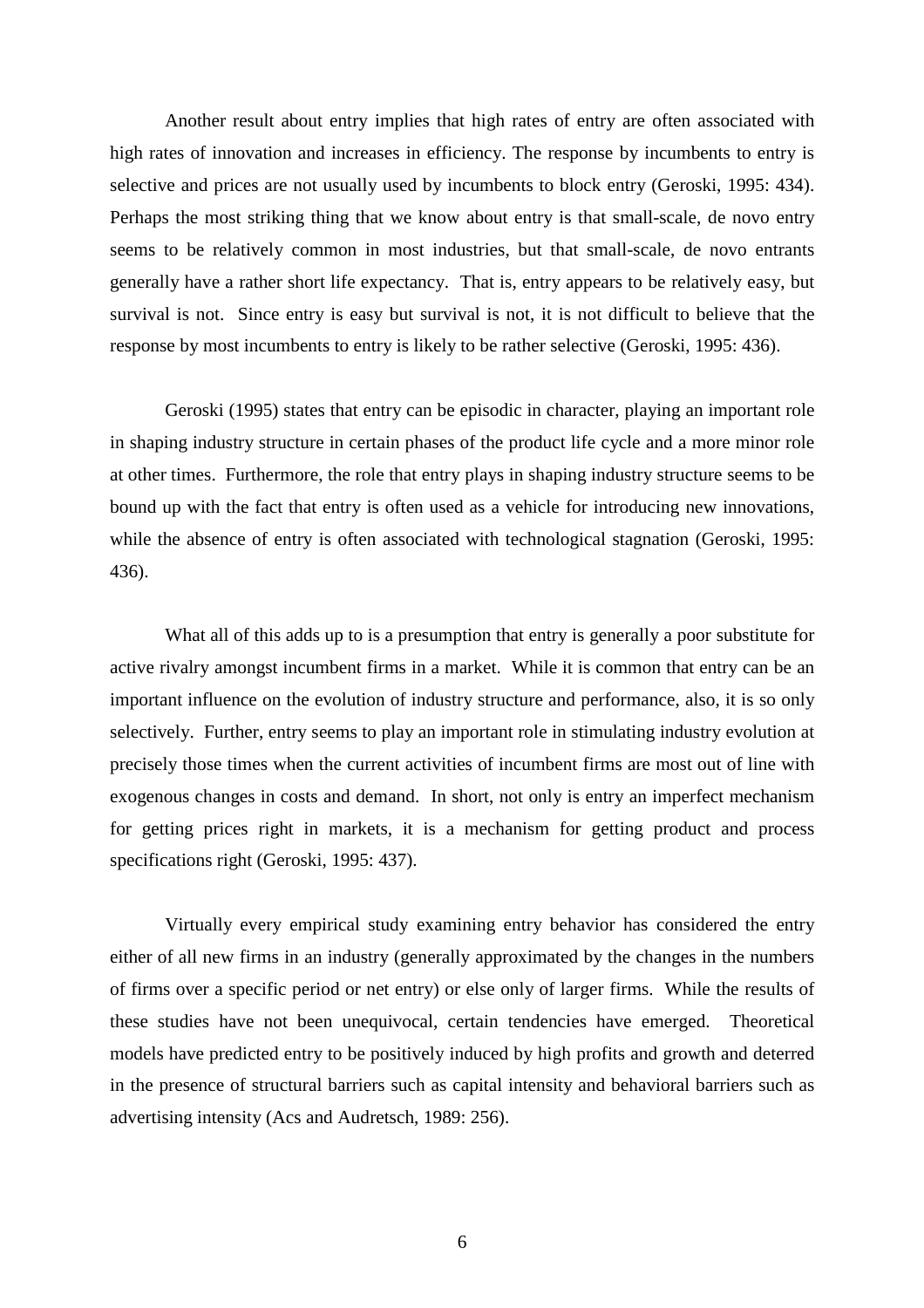In fact, entry has been found to be positively related to growth in most studies. Most of these studies also found lagged profits to exert a positive influence on subsequent entry. While Duetsch (1984) and Khemani and Shapiro (1987) found capital intensity to exert a negative influence on the entry of firms of all sizes. Similarly, Khemani and Shapiro (1987) found advertising to be a significant barrier to entry of firms of all sizes. While market concentration is generally predicted to exert a negative influence on entry, most studies have not substantiated this. Similarly, the existence of a high technological opportunity class has been hypothesized to induce entry. Based on a number of empirical studies, it can reasonably be concluded that the entry of all firm sizes appears to take place in rapidly growing industries with relatively high price-cost margins and low advertising intensity, and where there is a relatively high level of technological opportunity or R&D intensity (Acs and Audretsch, 1989: 257).

A study done by Baldwin and Gorecki (1991) investigates first the size of entry and exit for a broad cross-section of industries, the different methods of entry and exit and lastly some aspects of the dynamics of the entry and exit process by measuring both the instantaneous and the cumulative rates of entry. The contribution of this paper lies in the construction of entry and exit measures and the associated data set that permit both the instantaneous and the cumulative effects of entry and exit in the Canadian manufacturing sector. They revealed that the importance of entrants depended upon the probability of entry, on the size of entrants, and on their growth rate after birth (Baldwin and Gorecki, 1991: 320).

There has been increasing interest in understanding the determinants of entry and exit of firms according to their size. Adopting the view that 'size matters' in understanding entry (exit) patterns, the aim of the study done by Fotopoulos and Spence (1998), is to discover the determinants of net entry patterns of various size-defined groups of establishments in the case of a less industrialized country-Greece. The hypothesis to be tested is that proposed by Acs and Audretsch (1989) that "determinants of entry are not independent of firm size". They formulated the entry equation as a function of price cost margin, industry growth, product differentiation, capital requirements and an index of relative efficiency (defines as the ratio of size class specific value-added to employment ratio over the industry's value-added to employment ratio) (Fotopoulos and Spence, 1998: 136).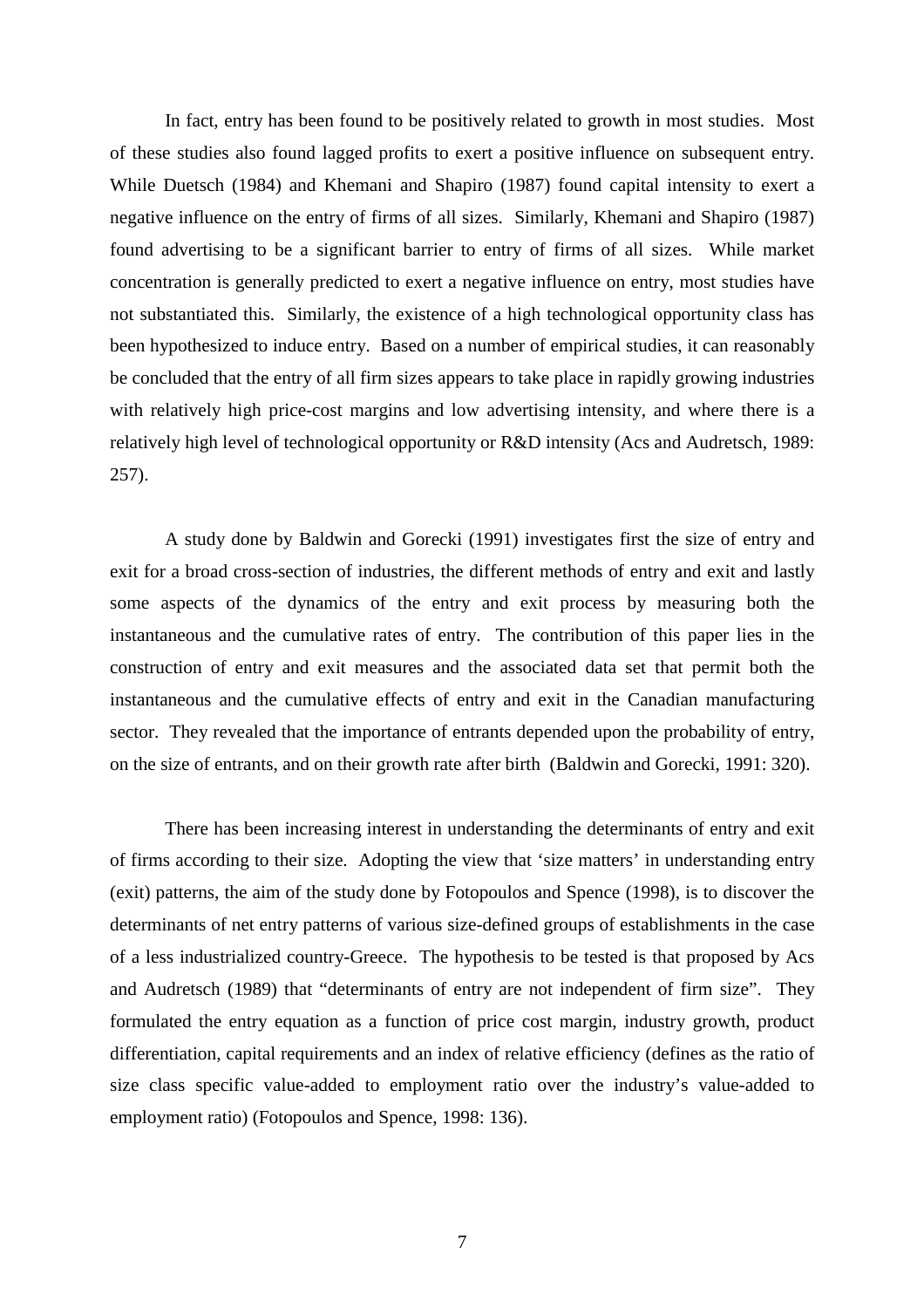Evidence is offered that small firms are different in that they manage to overcome entry barriers, perhaps adopting different survival strategies, and that large firms are well aware of market conditions and are in an advantageous position to overcome many of the problems imposed by entry barriers. Past industry profits do not have unequivocal effects on small firms, entry barriers are hardly significant and when they become significant this applies to small rather than larger entrants. Industry growth, on the other hand, plays a significant role in determining entry rates, but again it is not universally accepted whether this role is more significant for smaller rather than larger firms (Fotopoulos and Spence, 1998: 127).

Another important aspect is that entry process involves trial and error. Firms have to develop basic skills before they can survive- and large numbers are appear not to have these skills at birth. Firms that fall by the wayside generally start off smaller, pay lower wages, and have lower labor productivity. Nevertheless, a subset of new entrants survives and grows- and the growth of this group is substantial. The successful entrants that grow most are those that develop one or other type of innovative activity- either with respect to the introduction of new products, an emphasis on technology, or human resources. It is in the area of innovation that entrants make a widespread contribution (Baldwin and Johnson, 1999: 74).

What emerges from the studies of the entry process is that it is what happens to firms subsequent to their entry that is at least as important as the entry process itself. Understanding the post-entry performance of firms is important because it sheds light on the selection process of markets enabling some of the new entrants to survive and prosper, while others stagnate and ultimately exit (Audretsch and Mata, 1995: 416).

The empirical literature on the determinants of the post-entry performance of new plants has typically focused on the role played by structural factors, such as the degree of market concentration, the height of entry barriers, the shape of average costs and the size of entrants relative to the minimum efficient scale of production, as well as on the characteristics and speed of technological progress in various industries. Theoretical models of entry and growth of the firm also suggest that, in addition to the age of firms, a proper specification of exit and growth equations needs to include variables capturing the market structure, the dynamism of various industries, and the technological regime (Boeri and Bellmann, 1995: 489).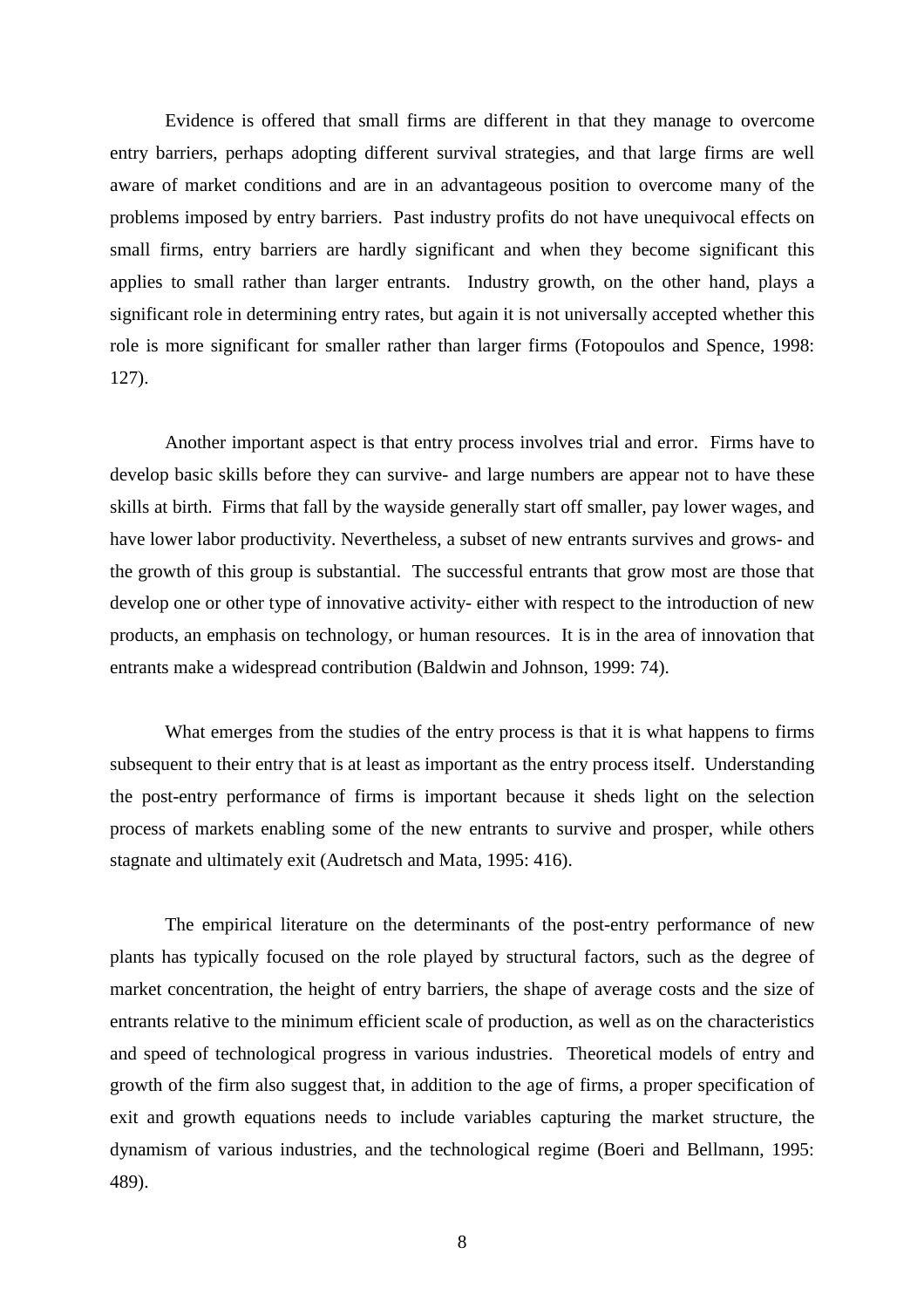The study done by Wagner in 1999, contributes to the literature on exits by exploring a rich longitudinal data set that was collected by annual personal interviews in some 1000 establishments from German manufacturing between 1994 and 1996. He mentioned that as one of the stylized facts that have emerged from the studies examining exit that the likelihood of a firm exiting apparently declined with both age and size, suggesting that the bulk of firms exiting from the industry tended to be new and small enterprises (Wagner, 1999: 259).

Turning to the role of innovation in shaping the risk of failure, he found that being a product innovator was no way to insure against exit. Labor productivity was lower in exits than in surviving firms. When he looked at profit situation, there was a link between the profit situation and the propensity to exit, but it was not too strong. Bad profits could be tolerated for a while, especially if there was hope for change in the near future but good profits today were by no means a guarantee for good profits in the future (Wagner, 1999: 260).

Recent theoretical models suggest that the order of exit determined by market forces is not necessarily welfare optimal. In these models, plant and firms size, and relative costs influence exit from declining industries. Firm characteristics should not matter in exit from a competitive industry: plants earning lowest quasi-rents drop out until the remaining, most efficient, plants are able to earn a normal return (Gibson and Harris, 1996: 522).

A number of studies have indicated that entry and exit are often highly positively correlated, implying that underlying structural differences across industries produce similar inter-industry patterns for both entry and exit. The relationship is related to the question whether or not entry and exit are positively related due to the possibility that the determinants of entry function the same way as the determinants of exit (Fotopoulos and Spence: 1998, 245).

Conventional wisdom views entry as taking place when super-normal profits are positive and exit when they are negative. Logically this should mean that the relation between entry and exit should be negative. However, Dunne and Roberts (1991) find that high profits attract both entry and exit and the same signs were found in Rosenbaum and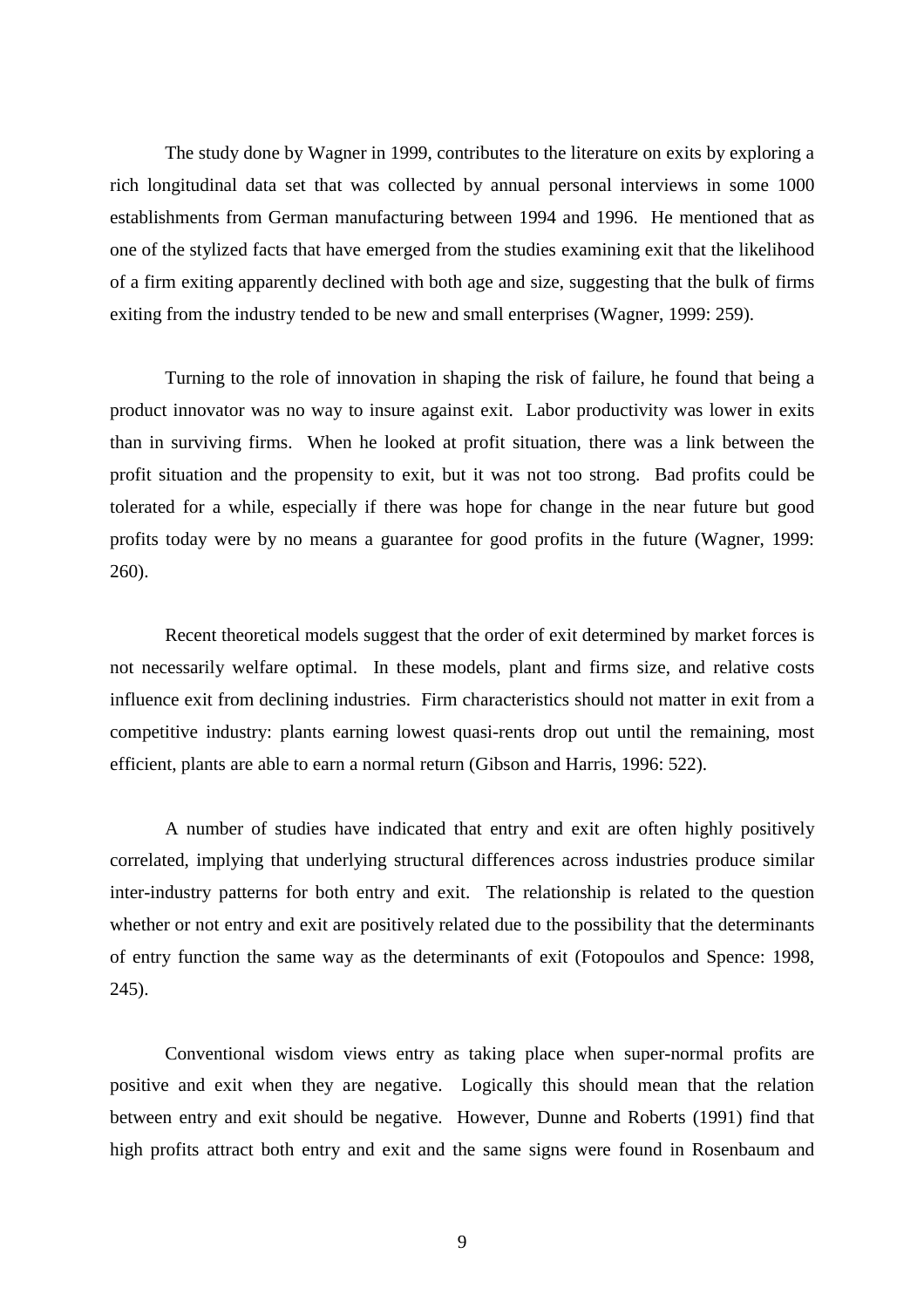Lamort (1992), although profits were not always significant in the exit formulations (Fotopoulos and Spence: 1998, 246).

An early initiative to examine, empirically, the interdependence between entry and exit, along with the testing of the symmetry hypothesis, was carried out by Shapiro and Khemani (1987). The entry and exit equations differ in the incentives used for exit where industry growth and price cost margin measures were taken in phase with exit. The result of these formulations revealed considerable degrees of symmetry in the behavior of entry barriers as determinants of both entry and exit (Fotopoulos and Spence: 1998, 248).

A somewhat different approach to the set up of the empirical entry and exit equation was put forward by Rosenbaum and Lamort (1992). Whereas the entry equation closely follows the tradition established in the empirical literature, the exit equation is quite different. Instead of putting the same barrier to entry variables used in the entry equation also in the exit one, these authors used variables that are more closely related to the notion of sunk costs. The barriers to exit variables deployed were the advertising to sales ratio, assets liquidity, and the primary product specialization ratio. The entry and exit equations differ also in the usual formulation of structural characteristics, such as profits and market growth. The overall conclusion was that markets that enjoy high entry rates have also high exit rates, but entry and exit do not respond to each other (Fotopoulos and Spence: 1998, 249).

The empirical research accumulated so far pertaining to the possible interdependence of entry and exit in manufacturing industries does not offer unequivocal evidence of the processes involved. Furthermore it seems to point to two different hypotheses about the high positive correlation observed between entry and exit in manufacturing industries. The first assumes that entry and exit are part of system of equations where there is feedback mechanism running from entry to exit and vice versa. High levels of entry might lead to displacement of existing firms by new entrants, and hence to exit. But also high levels of exit may create room for more entry to take place. Thus, high levels of entry and exit might be simultaneously determined. The second hypothesis is that of natural churning, which is higher industry turbulence due to underlying business conditions. Entry and exit can be highly positively correlated in time across industries but the 'causality' is not clear as the concept of turbulence is broader than that of the displacement-vacuum effect (Fotopoulos and Spence: 1998, 249).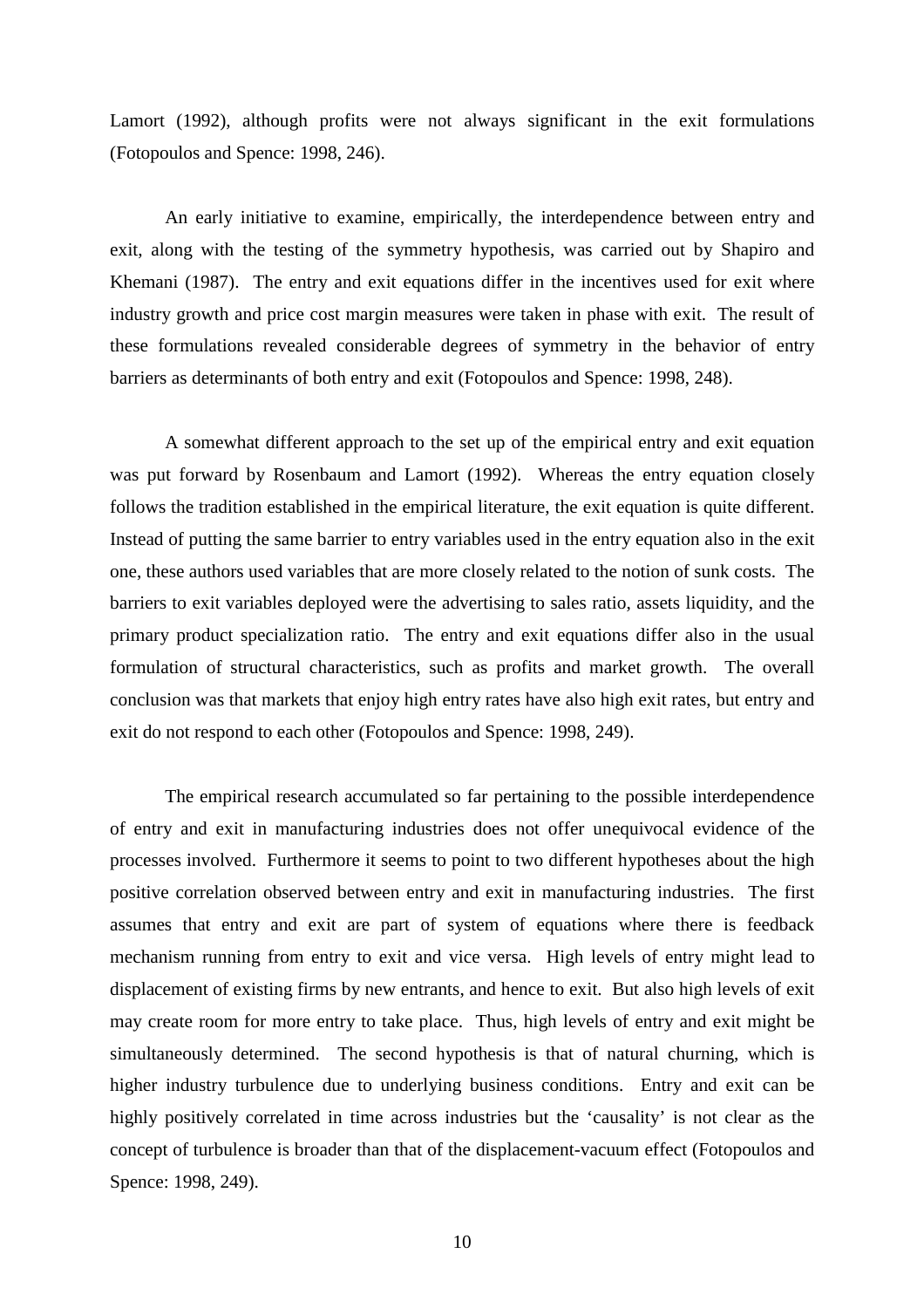In order to determine the possible interdependence between entry and exit, Fotopoulos and Spence made a study concerning the Greek manufacturing industries between 1982 and 1988. They formulated the entry equation as a function of an industry's price cost margin (defined as annual value added from industrial activity minus payroll over sales, taken with one year lag and expected to have a positive influence), minimum efficient size over industry cost-disadvantage ratio as a proxy for economies of scale in industry (expected to have negative influence), capital requirements (defined as the capital to labor ratio, expected to have negative effect), product differentiation effort (defined as sum of advertising expenditure over sales and expected effect is ambiguous), deflated industry sales used for industry size and expected to have positive effect and lagged industry growth. The exit equation was formulated as a function of price cost margin (taken with zero lag and expected effect is ambiguous), the measure of extent of small firm presence in an industry (expected to have positive effect), industry growth (expected to have negative effect), capital requirements and a proxy for product differentiation (Fotopoulos and Spence: 1998, 254).

The results of this research reveal that firm entry and exit are highly linked in the Greek manufacturing industries between 1982 and 1988. Symmetry appears to be demonstrated and extended beyond traditional barriers to entry measures. As in other studies, entry and exit appear to be positively correlated with each other and with price cost margins. This in turn indicates that turbulence might be characterizing more profitable industries in that these offer both the attractions and also the impediments leading to both higher entry and exit. Overall the conclusion to be drawn is that when both entry and exit equations are estimated separately the results support that entry and exit are linked (industries that experience high entry also experience high exit and entry and exit are both affected by the same structural conditions), but when entry and exit are estimated within simultaneous equation framework, the empirical evidence does not offer sufficient grounds to support the notion that entry and exit are simultaneously linked. Entry and exit seem to be two facets of the same coin and the occurrence of symmetry might mask the real relationship (Fotopoulos and Spence: 1998, 261)( for a similar study see, e.g, Evans and Siegfried, 1992).

To sum up, empirical studies have examined several factors to explain the difference between entry and exit rates across industries. These factors consist of four categories (Carree and Thurik, 1999: 2). The first category is the industry's environmental characteristics that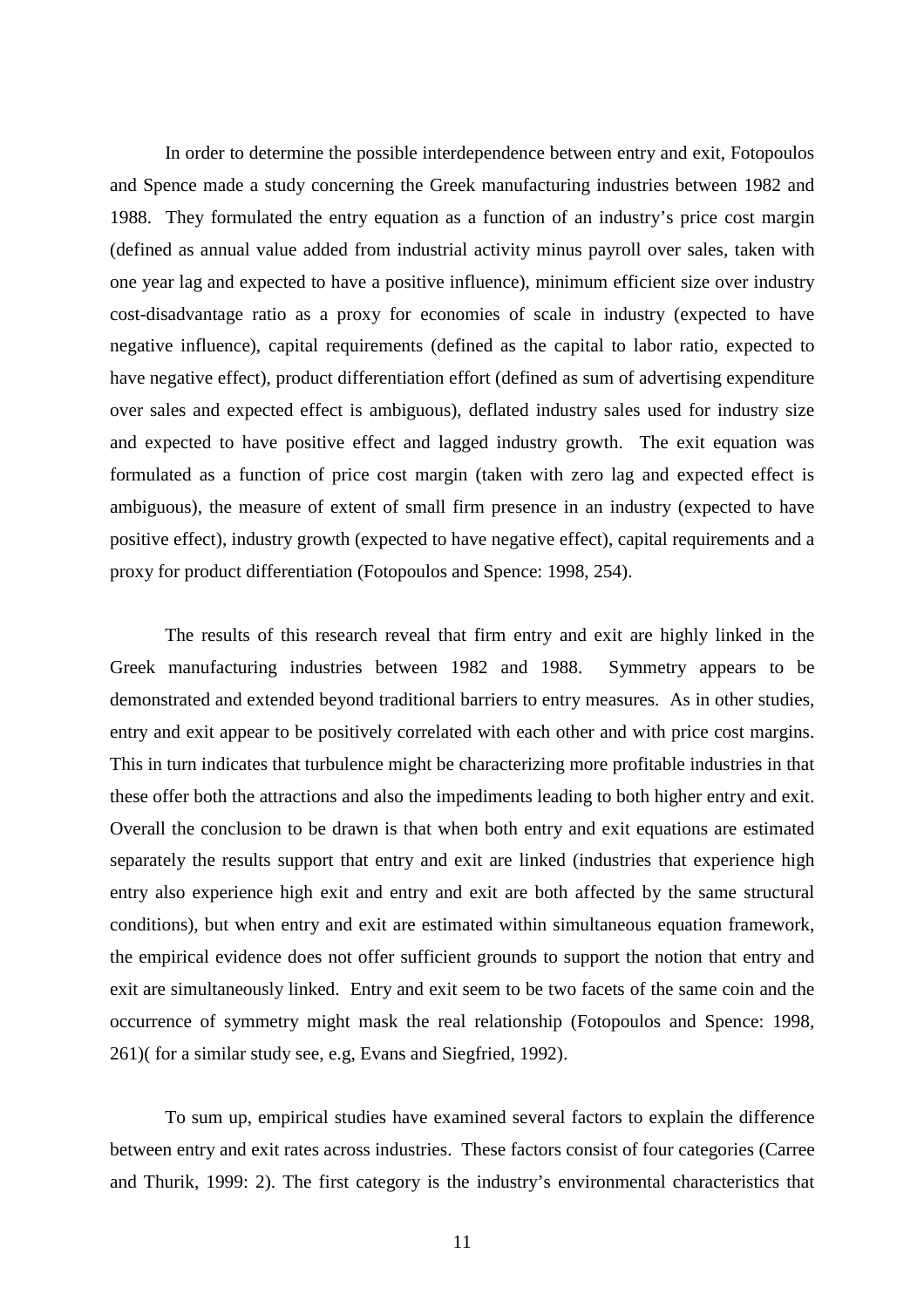restrict entry and exit rates. These environmental characteristics consist of demand and cost conditions. The second category is the stage of industry life cycle that consists of waves of entry and exit. These waves are verified through the height of barriers namely, advertising intensity, capital requirements and cost advantages of incumbents. The third category is the strategic behavior of incumbents that is verified by concentration rate of the industries. The last factor is the business cycle verified by profitability and growth rate. Entry and exit are interrelated in that they are both affected by the factors aforementioned. Entry and exit may however also be causally related: exit may cause entry and entry may cause exit (Carree and Thurik, 1999:3).

# **III) ENTRY AND EXIT IN MANUFACTURING INDUSTRIES: A DESCRIPTIVE ANALYSIS**

In this section, we will look at the Turkish manufacturing industries at the most detailed level (ISIC 4-digit level) to determine industry characteristics that explain differences in entry and exit rates.

The data source is the Censuses of Manufacturing Industry (1980, 1985 and 1992) and the Annual Surveys of the Manufacturing Industry (all other years) conducted by the State Institute of Statistics (SIS). The survey covers all public establishments, all private establishments employing 10 or more people. The data consists of 77 industries in the period 1981-1997. Ten industries had to be omitted from the analysis because these industries consist of less than two firms in certain years and because of some missing data.

When we look at the data, it shows huge deviations in survey years of 1985 and 1992. In 1980, Turkish economy switched into a liberal outward-oriented development strategy through the elimination of barriers to trade. We made a periodization for the post 1980 period. The 1981-83 can be called as the adjustment period. Between 1984-89, Turkish economy implemented trade liberalization that has far reaching effects on the manufacturing sector. 1989-93 period can be called as the financial liberalization period. In 1994, Turkey experienced a severe economic crisis. So, it is meaningful to divide the post 1990 period into two sub-periods, as pre-crisis period and post-crisis period.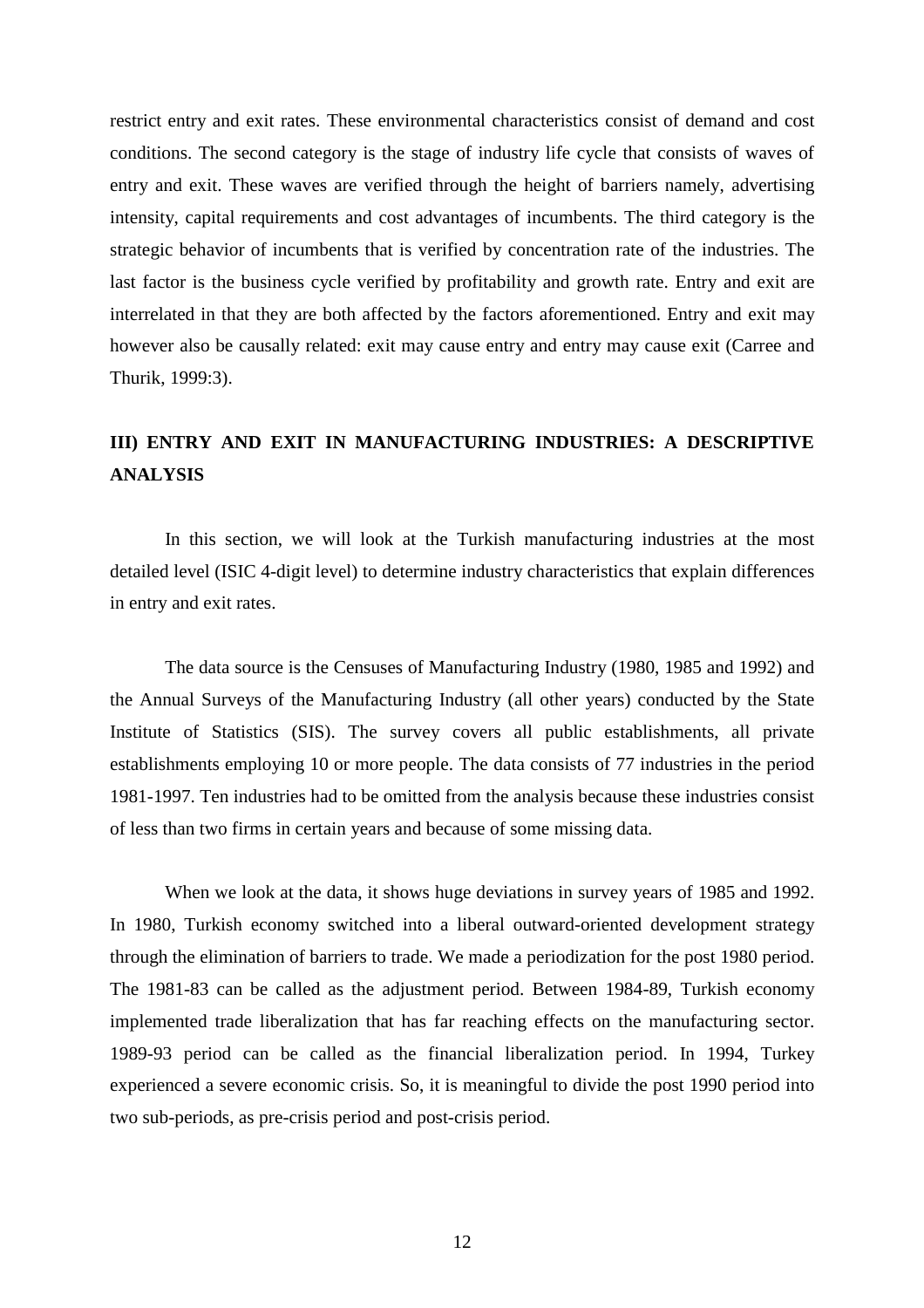Table 1 presents data on the number of entrants and exitors in accordance with the periodization at the four digit ISIC level.

|              | Table 1. Entry & Exit Among Sectors (ISIC4) |                  |                        |                      |                       |                                         |                                 |                             |  |  |  |  |
|--------------|---------------------------------------------|------------------|------------------------|----------------------|-----------------------|-----------------------------------------|---------------------------------|-----------------------------|--|--|--|--|
| Sic4         | 1981-1983                                   | 1984-1989        | 1990-1993              | 1994-1997            |                       | 1981-1983 1984-1989 1990-1993 1994-1997 |                                 |                             |  |  |  |  |
|              | entry                                       | entry            | entry                  | entry                | exit                  | exit                                    | exit                            | exit                        |  |  |  |  |
| 3111         | 6                                           | 36               | 22                     | 23                   | $\boldsymbol{0}$      | 10                                      | 11                              | 19                          |  |  |  |  |
| 3112         | 10                                          | 18               | 15                     | 26                   | $\boldsymbol{0}$      | 11                                      | 22                              | 33                          |  |  |  |  |
| 3113         | 21                                          | 43               | 43                     | 57                   | 12                    | 39                                      | 38                              | 41                          |  |  |  |  |
| 3114         | 5                                           | 5                | $\boldsymbol{0}$       | $\boldsymbol{0}$     | $\boldsymbol{0}$      | 12                                      | 3                               | $\boldsymbol{0}$            |  |  |  |  |
| 3115         | 33                                          | 34               | 12                     | 28                   | 17                    | 32                                      | 24                              | 20                          |  |  |  |  |
| 3116         | 49                                          | 92               | 55                     | 51                   | 26                    | 107                                     | 71                              | 59                          |  |  |  |  |
| 3117         | 92                                          | 85               | 55                     | 68                   | 80                    | 87                                      | 58                              | 52                          |  |  |  |  |
| 3118         | $\boldsymbol{0}$                            | 10               | $\boldsymbol{0}$       | $\boldsymbol{0}$     | $\overline{4}$        | $\boldsymbol{0}$                        | $\boldsymbol{0}$                | $\boldsymbol{0}$            |  |  |  |  |
| 3119         | 10                                          | 14               | 17                     | 19                   | 12                    | 13                                      | 10                              | $\boldsymbol{7}$            |  |  |  |  |
| 3121         | 39                                          | 69               | 52                     | 40                   | 39                    | 37                                      | 41                              | 37                          |  |  |  |  |
| 3122         | 28                                          | 42               | 28                     | 29                   | $\overline{4}$        | 17                                      | 53                              | 25                          |  |  |  |  |
| 3131         | $\boldsymbol{0}$                            | $\boldsymbol{0}$ | $\boldsymbol{0}$       | $\boldsymbol{0}$     | $\boldsymbol{0}$      | $\boldsymbol{0}$                        | $\boldsymbol{0}$                | $\boldsymbol{0}$            |  |  |  |  |
| 3132         | $\boldsymbol{0}$                            | $\boldsymbol{0}$ | $\boldsymbol{0}$       | $\boldsymbol{0}$     | $\boldsymbol{0}$      | $\boldsymbol{0}$                        | $\boldsymbol{0}$                | $\boldsymbol{0}$            |  |  |  |  |
| 3133         | $\boldsymbol{0}$                            | $\boldsymbol{0}$ | $\boldsymbol{0}$       | $\boldsymbol{0}$     | $\boldsymbol{0}$      | $\boldsymbol{0}$                        | $\boldsymbol{0}$                | $\boldsymbol{0}$            |  |  |  |  |
| 3134         | 14                                          | 12               | 10                     | $\overline{4}$       | $\boldsymbol{0}$      | $\boldsymbol{0}$                        | 3                               | 10                          |  |  |  |  |
| 3140         | 12                                          | $\tau$           | 3                      | 3                    | $\boldsymbol{0}$      | $\epsilon$                              | 14                              | $\boldsymbol{0}$            |  |  |  |  |
| 3211         | 131                                         | 260              | 221                    | 353                  | 107                   | 255                                     | 148                             | 204                         |  |  |  |  |
| 3212         | 19                                          | 39               | 41                     | 126                  | $\boldsymbol{0}$      | 23                                      | 18                              | 53                          |  |  |  |  |
| 3213         | 59                                          | 139              | 121                    | 145                  | 43                    | 69                                      | 69                              | 88                          |  |  |  |  |
| 3214         | 22                                          | 10               | 24                     | 32                   | 26                    | 26                                      | 14                              | 14                          |  |  |  |  |
| 3215         | $\boldsymbol{0}$                            | $\boldsymbol{0}$ | $\boldsymbol{0}$       | $\boldsymbol{0}$     | $\boldsymbol{0}$      | $\boldsymbol{0}$                        | $\boldsymbol{0}$                | $\boldsymbol{0}$            |  |  |  |  |
| 3219         | 3                                           | $\boldsymbol{0}$ | $\boldsymbol{0}$       | 7                    | $\boldsymbol{0}$      | $\boldsymbol{0}$                        | $\boldsymbol{0}$                | $\boldsymbol{0}$            |  |  |  |  |
| 3221         | 20                                          | 110              | 89                     | 48                   | $\overline{4}$        | 41                                      | 101                             | 59                          |  |  |  |  |
| 3222         | 128                                         | 587              | 536                    | 634                  | 53                    | 268                                     | 337                             | 489                         |  |  |  |  |
| 3231         | 27                                          | 44               | 37                     | 61                   | 13                    | 41                                      | 41                              | 29                          |  |  |  |  |
| 3233         | 3                                           | 10               | $\,$ 8 $\,$            | $\boldsymbol{0}$     | $\boldsymbol{0}$      | $\boldsymbol{0}$                        | $\boldsymbol{0}$                | $\boldsymbol{0}$            |  |  |  |  |
| 3240         | 13                                          | 26               | 33                     | 48                   | 9                     | 13                                      | 21                              | 22                          |  |  |  |  |
| 3311         | 32                                          | 55               | 43                     | 60                   | 18                    | 43                                      | 36                              | 57                          |  |  |  |  |
| 3319         | $\boldsymbol{0}$                            | $\boldsymbol{0}$ | $\boldsymbol{0}$       | $\boldsymbol{0}$     | $\boldsymbol{0}$      | $\boldsymbol{0}$                        | $\boldsymbol{0}$                | $\boldsymbol{0}$            |  |  |  |  |
| 3320         | 31                                          | 47               | 52                     | 74                   | 25                    | 45                                      | 36                              | 35                          |  |  |  |  |
| 3411         | $\sqrt{5}$                                  | 3                | $\overline{4}$         | $\overline{4}$<br>24 | $\boldsymbol{0}$<br>7 | $\overline{4}$                          | $\boldsymbol{0}$                | $\ensuremath{\mathfrak{Z}}$ |  |  |  |  |
| 3412<br>3419 | 15<br>11                                    | 24<br>$\tau$     | 17<br>$\boldsymbol{0}$ | $\boldsymbol{0}$     | $\sqrt{6}$            | 17<br>$\,8\,$                           | $\,$ 8 $\,$<br>$\boldsymbol{0}$ | $\,8\,$<br>$\overline{3}$   |  |  |  |  |
| 3421         | 39                                          | 68               | 43                     | 46                   | 23                    | 51                                      | 46                              | 36                          |  |  |  |  |
| 3511         | 7                                           | 17               | $\boldsymbol{0}$       | $\boldsymbol{0}$     | $\boldsymbol{6}$      | 14                                      | 11                              | $\mathfrak{Z}$              |  |  |  |  |
| 3512         | $\mathbf{0}$                                | $\boldsymbol{0}$ | $\boldsymbol{0}$       | $\boldsymbol{0}$     | $\mathbf{0}$          | $\boldsymbol{0}$                        | 6                               | $\mathbf{0}$                |  |  |  |  |
| 3513         | $\boldsymbol{0}$                            | 10               | 3                      | $\boldsymbol{0}$     | $\boldsymbol{0}$      | 4                                       | $\boldsymbol{0}$                | $\boldsymbol{0}$            |  |  |  |  |
| 3521         | $\boldsymbol{7}$                            | 17               | 5                      | 13                   | 13                    | $\overline{4}$                          | 13                              | $\boldsymbol{0}$            |  |  |  |  |
| 3522         | 9                                           | $\boldsymbol{6}$ | 13                     | $\mathfrak 3$        | $\,8\,$               | 8                                       | $\boldsymbol{7}$                | $\boldsymbol{0}$            |  |  |  |  |
| 3523         | 14                                          | 14               | $\boldsymbol{6}$       | 10                   | 12                    | 18                                      | 15                              | 3                           |  |  |  |  |
| 3529         | 10                                          | 19               | 18                     | 21                   | $\boldsymbol{0}$      | $17\,$                                  | 11                              | 10                          |  |  |  |  |
| 3530         | $\boldsymbol{0}$                            | $\boldsymbol{0}$ | 8                      | $\boldsymbol{0}$     | $\boldsymbol{0}$      | $\boldsymbol{0}$                        | 5                               | $\boldsymbol{0}$            |  |  |  |  |
| 3543         | $\boldsymbol{0}$                            | $\boldsymbol{0}$ | $\boldsymbol{0}$       | $\boldsymbol{0}$     | $\boldsymbol{0}$      | $\boldsymbol{0}$                        | $\boldsymbol{0}$                | $\boldsymbol{0}$            |  |  |  |  |
| 3544         | $\boldsymbol{0}$                            | $\boldsymbol{0}$ | $\boldsymbol{0}$       | $\sqrt{3}$           | $\mathfrak{Z}$        | $\boldsymbol{0}$                        | $\boldsymbol{0}$                | $\boldsymbol{0}$            |  |  |  |  |
| 3551         | $\boldsymbol{0}$                            | $\boldsymbol{0}$ | $\boldsymbol{0}$       | $\boldsymbol{0}$     | $\boldsymbol{0}$      | $\boldsymbol{0}$                        | $\boldsymbol{0}$                | $\boldsymbol{0}$            |  |  |  |  |
| 3559         | 52                                          | 51               | 16                     | 23                   | 38                    | 50                                      | 19                              | 20                          |  |  |  |  |
| 3560         | 108                                         | 119              | 89                     | 128                  | 82                    | 94                                      | 66                              | 67                          |  |  |  |  |
| 3610         | 11                                          | 12               | 48                     | 24                   | $\boldsymbol{0}$      | $\,$ 8 $\,$                             | 26                              | 12                          |  |  |  |  |
| 3620         | 15                                          | 6                | 12                     | 28                   | 12                    | $\boldsymbol{7}$                        | $\boldsymbol{7}$                | $\overline{4}$              |  |  |  |  |
| 3691         | 63                                          | 171              | 73                     | 78                   | 81                    | 88                                      | 86                              | 95                          |  |  |  |  |
| 3692         | $\boldsymbol{6}$                            | 22               | 64                     | 20                   | $\boldsymbol{0}$      | $\overline{9}$                          | 38                              | 17                          |  |  |  |  |
| 3699         | 27                                          | 65               | 40                     | 99                   | $\boldsymbol{7}$      | 48                                      | 44                              | 48                          |  |  |  |  |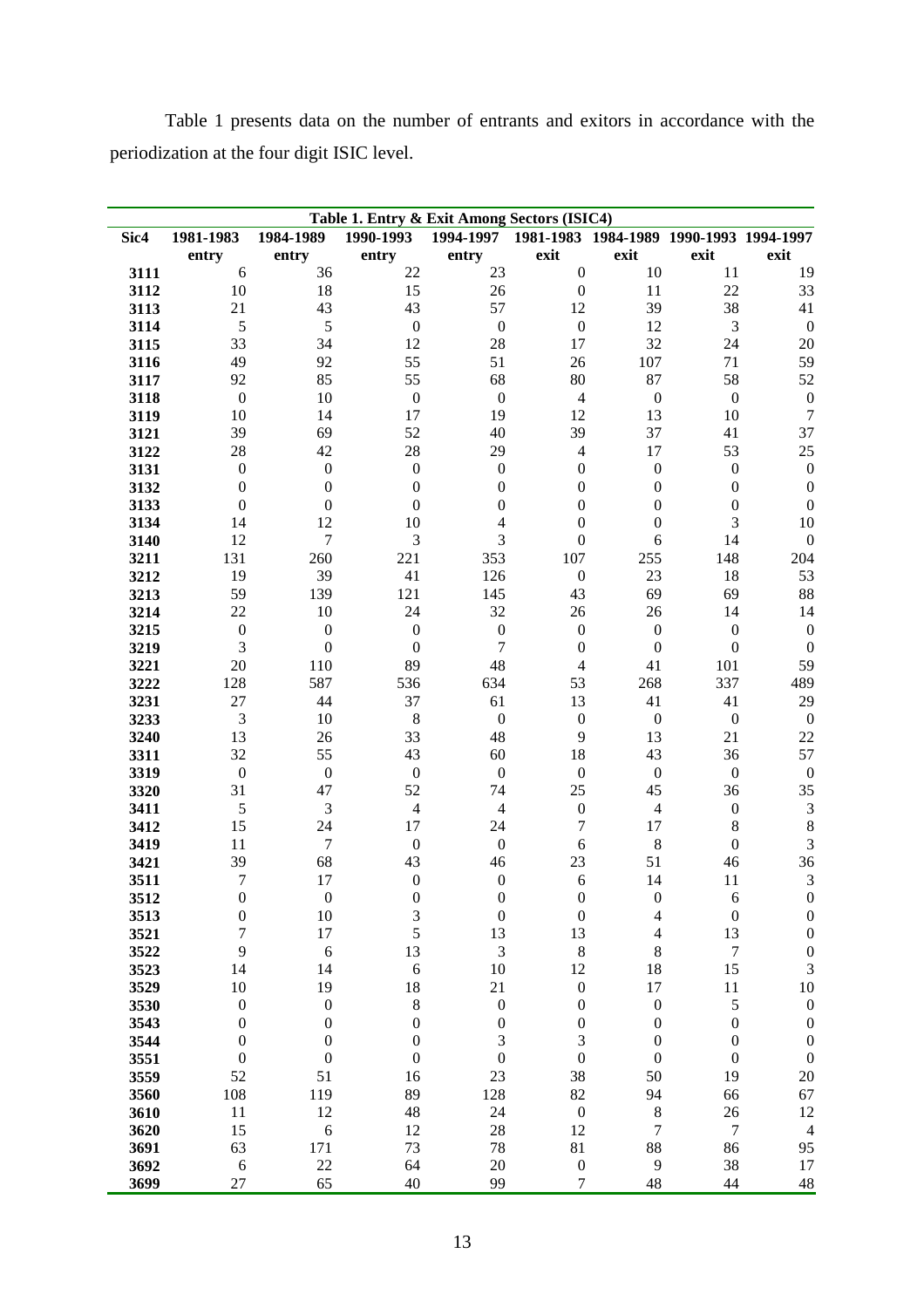| 3710 | 80               | 120          | 66               | 88               | 56               | 111              | 66               | 68               |
|------|------------------|--------------|------------------|------------------|------------------|------------------|------------------|------------------|
| 3720 | 40               | 53           | 46               | 34               | 29               | 42               | 47               | 15               |
| 3811 | 41               | 57           | 32               | 50               | 17               | 47               | 46               | 19               |
| 3812 | 23               | 11           | 32               | 28               | 11               | 13               | 23               | $\overline{4}$   |
| 3813 | 40               | 49           | 40               | 87               | 23               | 38               | 40               | 61               |
| 3819 | 95               | 100          | 82               | 89               | 65               | 99               | 66               | 42               |
| 3821 | $\boldsymbol{0}$ | $\mathbf{0}$ | 34               | $\boldsymbol{0}$ | $\boldsymbol{0}$ | $\boldsymbol{0}$ | 19               | $\mathbf{0}$     |
| 3822 | 26               | 14           | 3                | 22               | 16               | 14               | 11               | 14               |
| 3823 | 16               | 20           | 11               | 24               | 11               | 13               | 19               | $\overline{4}$   |
| 3824 | 34               | 49           | $22\,$           | 65               | 20               | 43               | 24               | 26               |
| 3825 | $\boldsymbol{0}$ | $\mathbf{0}$ | 17               | $\theta$         | $\boldsymbol{0}$ | $\boldsymbol{0}$ | $\boldsymbol{0}$ | $\boldsymbol{0}$ |
| 3829 | 70               | 95           | 52               | 85               | 35               | 77               | 45               | 48               |
| 3831 | 24               | 36           | 54               | 30               | 11               | 35               | 31               | 21               |
| 3832 | 12               | 32           | 26               | 23               | 4                | 27               | 28               | 18               |
| 3833 | 11               | 20           | 29               | 18               | $\theta$         | 12               | 21               | 9                |
| 3839 | 40               | 48           | 13               | 58               | 32               | 49               | 18               | 24               |
| 3841 | 13               | 10           | 15               | 9                | 7                | 8                | 10               | $\mathfrak{Z}$   |
| 3842 | $\mathbf{0}$     | $\Omega$     | $\boldsymbol{0}$ | $\theta$         | $\theta$         | $\theta$         | $\boldsymbol{0}$ | $\theta$         |
| 3843 | 90               | 86           | 100              | 94               | 55               | 89               | 52               | 40               |
| 3844 | $\boldsymbol{0}$ | $\Omega$     | $\overline{0}$   | 5                | $\mathbf{0}$     | $\mathbf{0}$     | $\mathbf{0}$     | $\overline{0}$   |
| 3851 | 3                | 4            | 4                | 18               | $\mathbf{0}$     | 8                | 0                | 7                |
| 3852 | $\overline{0}$   | 0            | 3                | $\theta$         | 0                | 0                | 0                | 0                |
| 3854 | 3                | 3            | 3                | 3                | $\theta$         | $\mathbf{0}$     | 0                | 3                |
| 3901 | 3                | $\theta$     | 6                | 3                | 0                | 0                | 0                | 0                |
| 3909 | 21               | 20           | 21               | 25               | 0                | 22               | 20               | 17               |

The number of entrants and exitors exhibits sectoral variations, however, these values are relatively low in 1991 for most of the sectors. This may be due to the real wage increases observed in Turkish economy. On the other hand, the number of entrants and exitors are relatively high in spinning and weaving (3211), wearing apparel (3222), bakery products (3117), motor vehicles (3843), fabricated metal products (3819) and plastic products sectors (3560) (significantly textile industry) whereas, they exhibit relatively low patterns in basic industrial chemicals (3511) and petroleum refineries (3530) sectors. This relatively high number of entrants and exitors decrease in the 1990-1993 financial liberalization period. The only increase that has been seen in the motor vehicles sector may be attributed to the after financial liberalization period characteristic. High number of entrants and exitors observed in plastic product, bakery products and spinning and weaving sectors can be explained by low capital requirements in those industries. In the same way, high capital requirements deter entry in relatively more capital-intensive industries (entry rate is zero for all years in petroleum industry). The low or even zero entry rate in spirits sector (3131) can occur as a result of high market concentration.

Graph 1 and Graph 2 present the number of entrants and exitors for the 1981-1997 period at the industry level. When we look at the data through industry specific variation,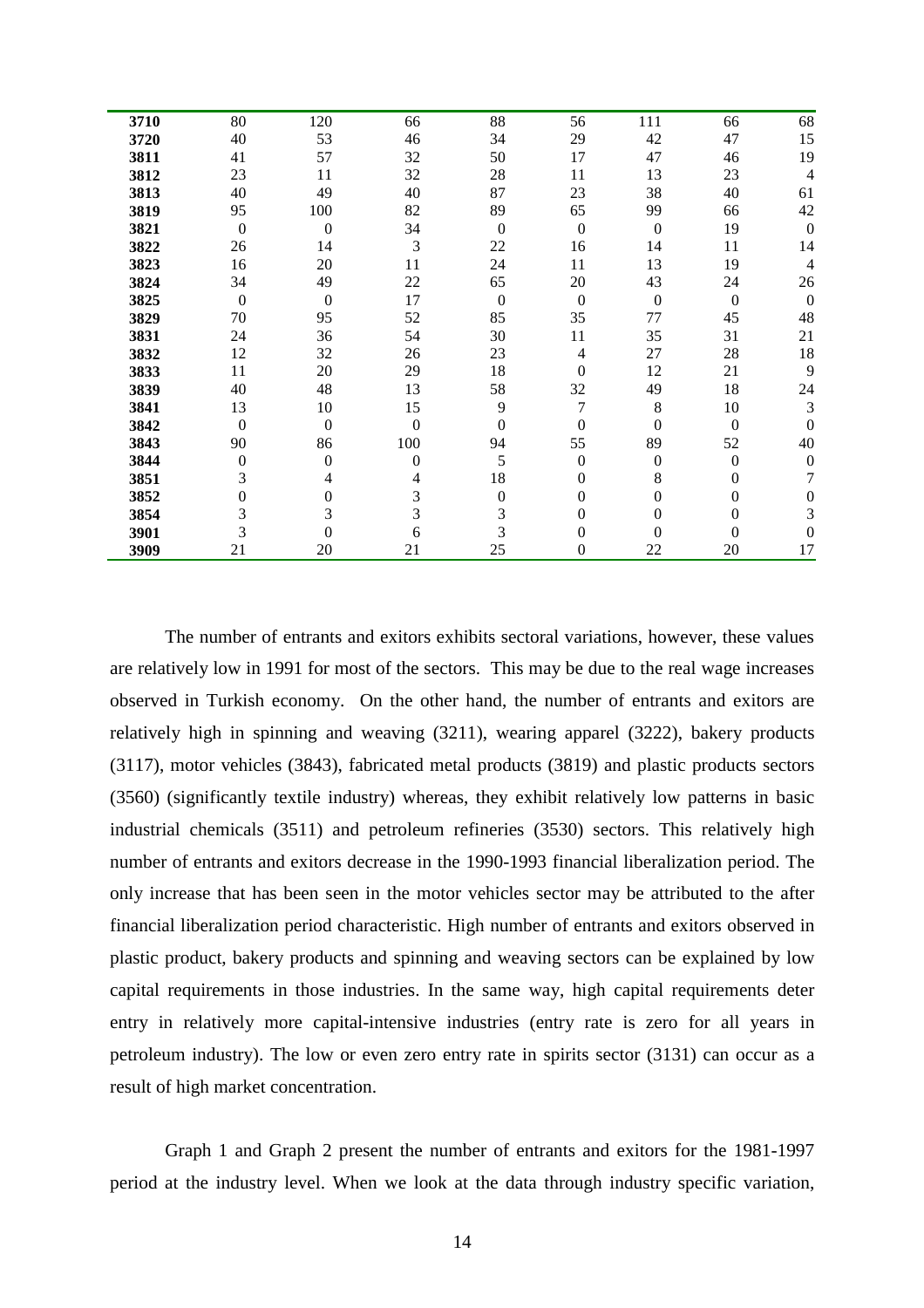more than 50% of the entry and exit occurs in textile and engineering industries. Thus, the trend of entry and exit dominantly determined by these sectors. Another industry that also determines the pattern of entry and exit is food and tobacco industry. The number of entrants increases in the adjustment period. In the trade liberalization period, entry follows a declining pattern except textile industry in which the number of entrants displays an increase. Textile is an export intensive industry and trade liberalization and export promotion which took place in this period, explains the increase in entry in this sector. Between 1990-93, depending on the demand expansion of the pre-crisis period and following the increase in real wages, the number of entrants increased in all industries but this increase is smaller in magnitude than the one seen in the trade liberalization period. Although the number of entrants declines in 1994, it follows an increasing trend in the post-crisis period for most of the industries.

When we look at the number of exitors, there is a slight increase both in the adjustment period and trade liberalization period for most of the industries. However, the number of exitors increases significantly in textile industry for both periods. The data points that textile industry is a highly dynamic sector in which entry and exit continuously occur. In the 1990-1993 period, although the number of exitors falls significantly in most of the industries, this slow down is the smallest in the food and tobacco and engineering industries. Moreover, we see an increase in the number of entrants in textile and non-metallic mineral products industries. In the post-crisis period, exit follows an decreasing trend in all of the industries including the engineering and food and tobacco industries. The number of exitors increases only in the textile industry for this period.

Table 2 undertakes cross-industry comparisons that suggest that there is wide variation in entry and exit rates both within and across industries according to two digit ISIC level.

| Table 2. Entry & Exit Rate Among Industries (ISIC2) |                            |                                              |            |                                               |           |           |                                                          |  |  |  |  |
|-----------------------------------------------------|----------------------------|----------------------------------------------|------------|-----------------------------------------------|-----------|-----------|----------------------------------------------------------|--|--|--|--|
| 1981-1983                                           | 1984-1989                  | 1990-1993                                    | 1994-1997  | 1981-1983                                     | 1984-1989 | 1990-1993 | 1994-1997                                                |  |  |  |  |
| entry rate                                          |                            |                                              |            | exit rate                                     | exit rate | exit rate | exit rate                                                |  |  |  |  |
| 0.120925                                            | 0,081729                   | 0,080475                                     | 0,089322   | 0,073541                                      | 0,064928  | 0,08976   | 0,077772                                                 |  |  |  |  |
| 0,148757                                            | 0,165317                   | 0,163139                                     | 0,166247   | 0,089254                                      | 0,099325  | 0,110082  | 0,109536                                                 |  |  |  |  |
|                                                     | 0,106695                   | 0,132497                                     | 0,156909   | 0,101655                                      | 0,09205   | 0,100418  | 0,107728                                                 |  |  |  |  |
|                                                     | 0,086587                   | 0,075829                                     | 0.081949   | 0.068834                                      |           | 0.063981  | 0,055371                                                 |  |  |  |  |
| 0,144351                                            | 0,085329                   | 0,079597                                     | 0,087467   | 0,112971                                      |           | 0,077078  | 0,044822                                                 |  |  |  |  |
|                                                     | 0,100693                   | 0.112911                                     | 0,110667   | 0,087642                                      | 0,058373  | 0,09576   | 0,078222                                                 |  |  |  |  |
| 0,159363                                            | 0,10029                    |                                              | 0,116746   | 0,112882                                      |           | 0,104824  | 0,079426                                                 |  |  |  |  |
|                                                     | 0,090365                   | 0,115719                                     | 0,124102   | 0,095997                                      |           | 0,091645  | 0,060123                                                 |  |  |  |  |
| 0.1875                                              | 0.062696                   |                                              | 0,110236   | $\Omega$                                      |           | 0.089686  | 0,066929                                                 |  |  |  |  |
|                                                     | 32<br>33<br>35<br>36<br>38 | 0,148936<br>0,133843<br>0,106924<br>0,169168 | entry rate | entry rate entry rate<br>0,103896<br>0.121076 |           |           | 0,067912<br>0,070489<br>0,088696<br>0,081528<br>0.068966 |  |  |  |  |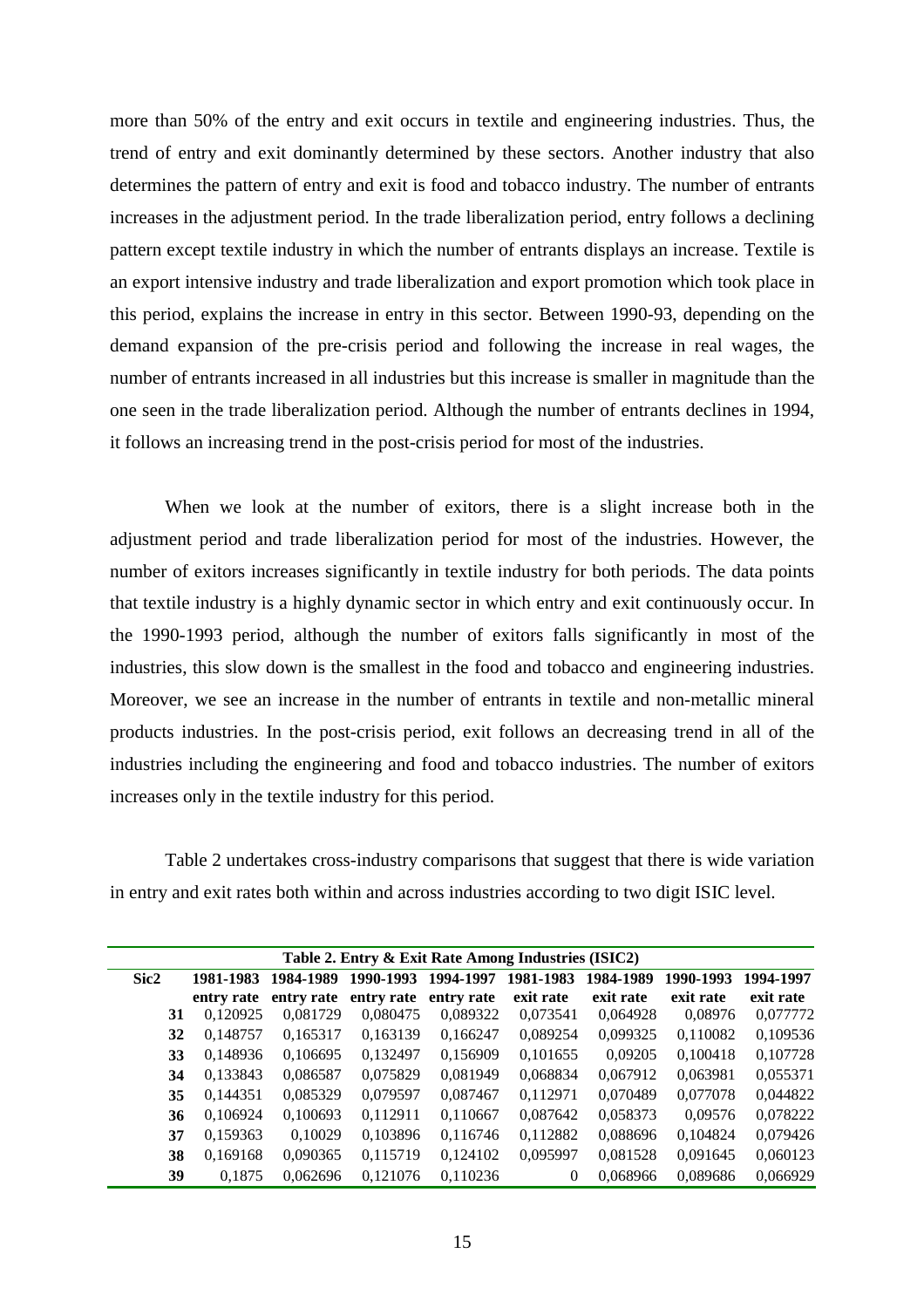The trend of entry and exit rates exhibits industrial variations, however, these rates are relatively low in 1991 for most of the industries. This may be due to the real wage increases observed in Turkish economy. On the other hand, entry and exit rates are relatively high in textile, basic metal and engineering industries whereas, they exhibit relatively low patterns in non-metallic mineral products industry. The entry and exit rates exhibit a higher pattern for the textile industry through the whole period, whereas the high values of entry and exit rates for basic metal and engineering industries starts to decrease with the 1984-1990 period and keeps the same pattern afterwards.

#### **IV. MODEL SPECIFICATION**

In this study, the calculation of entrants, exitors and stayers is complicated by the forward and backward looking nature of the calculation (Disney et. al., 1999: 4). Let us consider an establishment observed in *t*. If it is present in *t-1* but absent in *t+1* it is an exitor. Likewise, if it were absent in  $t-1$  but present in  $t+1$  it is an entrant. However, it is also possible to be absent in  $t$ -*1* and  $t$ +*1*, i.e. an entrant that exits after one year. This latter category is thus both put in the calculation of entry as an entrant and in the calculation of exit as an exitor.

The dependent variables to be estimated are the entry and exit rates. The determinants of these variables are profit margin, concentration rate, growth rate, labor productivity, wage and productivity differentials, average wage rate, advertisement intensity and capital intensity which will be explained in this section. The data forms a balanced panel with 1233 observations. The data is deflated by the output deflator based on 1990. Table 3 shows the summary statistics of these variables and Table 4 presents the correlation matrix.

The first dependent variable that is to be explained is the entry rate: the proportion of new entrants to total number of firms (that is entrants plus one year stayers divided by total establishments). Entry can be specified as a function of profit margin (profmar), growth rate (grate), concentration ratio (qherf), labor productivity (labpro), wage (wdif) and productivity (prodif) differentials, average wage rate (awrate), advertisement intensity (advint) and capital intensity (capint). The econometric model is as follows: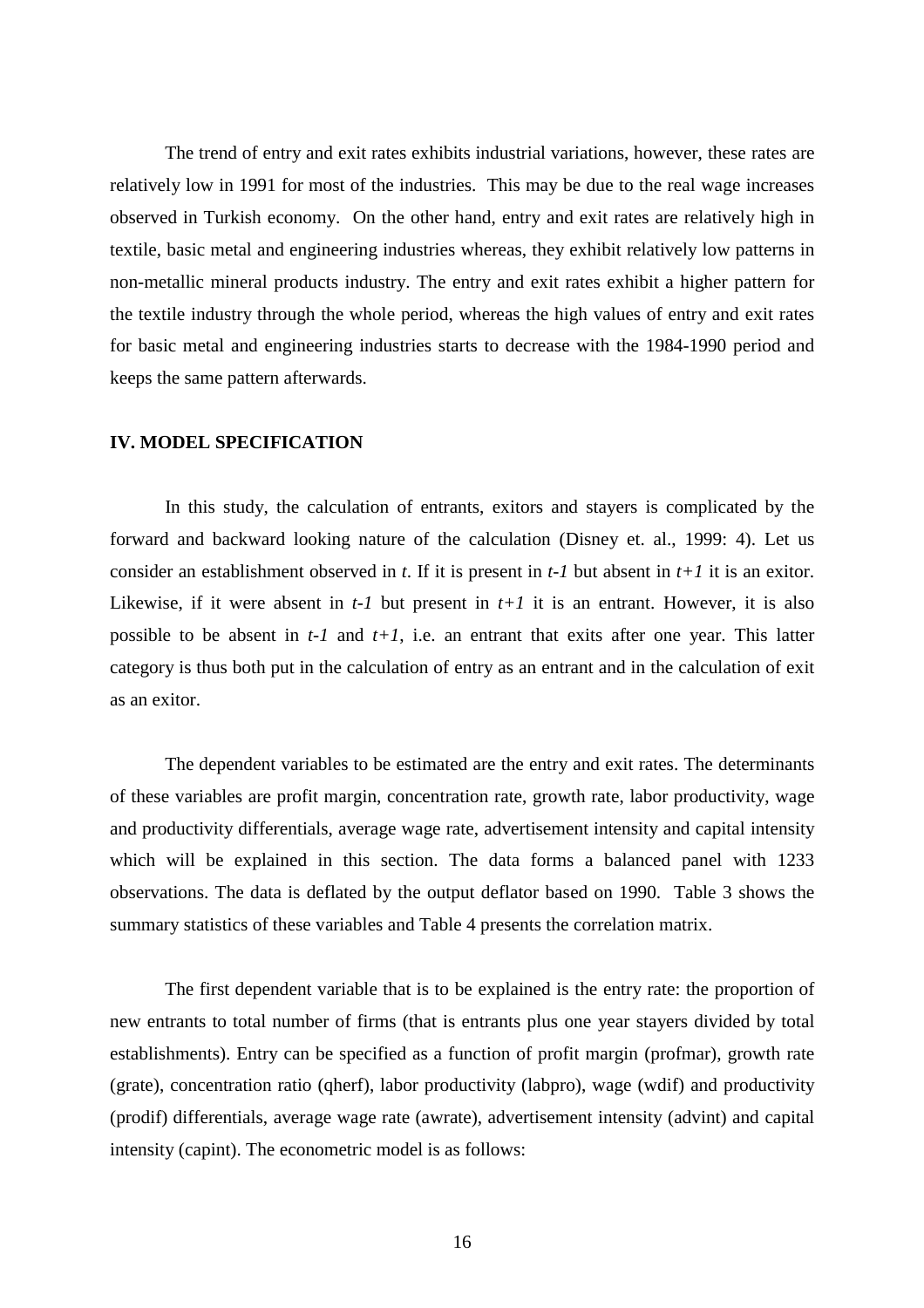**Entry**  $_{i,t} = \alpha$  profmar  $_{i,t} + \beta$  grate  $_{i,t} + \delta$  qherf  $_{i,t} + \phi$  labpro  $_{i,t} + \gamma$  wdif  $_{i,t} + \eta$  prodif  $_{i,t}$ 

| <b>Table 3. Summary Statistics</b> |            |             |           |             |             |  |  |  |  |  |
|------------------------------------|------------|-------------|-----------|-------------|-------------|--|--|--|--|--|
| <b>Variable</b>                    | <b>Obs</b> | <b>Mean</b> | Std. Dev. | Min         | <b>Max</b>  |  |  |  |  |  |
|                                    |            |             |           |             |             |  |  |  |  |  |
| Year                               | 1310       | 1989.002    | 4.899681  | 1981        | 1997        |  |  |  |  |  |
| sic4                               | 1310       | 3492.521    | 282.8596  | 3111        | 3909        |  |  |  |  |  |
| Entry                              | 1308       | .0834814    | .0909932  | $\Omega$    | .5          |  |  |  |  |  |
| Exit                               | 1308       | .0553904    | .0652303  | $\theta$    | .5714286    |  |  |  |  |  |
| <b>Profmar</b> 1310                |            | .2726305    | .1717308  | $-4.220935$ | .8168772    |  |  |  |  |  |
| <b>Advint</b>                      | 1310       | .0068121    | .0124192  | $\Omega$    | .1209182    |  |  |  |  |  |
| Awrate                             | 1310       | 16431.97    | 10941.29  | 2690.792    | 93256.75    |  |  |  |  |  |
| Capint                             | 1310       | 8.63682     | 1.109972  | 5.054658    | 14.92668    |  |  |  |  |  |
| Labpro                             | 1310       | 11.02197    | .8537609  | 8.765345    | 14.96629    |  |  |  |  |  |
| <b>Prodif</b>                      | 1310       | $-5.751534$ | 1.14003   | $-8.941719$ | $-2.587647$ |  |  |  |  |  |
| Wdif                               | 1310       | $-6.178095$ | 1.097088  | $-9.39514$  | $-2.885532$ |  |  |  |  |  |
| <b>Oherf</b>                       | 1310       | .1350516    | .1131362  | .0046677    | .6429099    |  |  |  |  |  |
| Grate                              | 1233       | .1440214    | .3803689  | $-.8916734$ | 3.615346    |  |  |  |  |  |

**+**  $\theta$  awrate  $_{i,t}$  +  $\rho$  advint  $_{i,t}$  +  $\lambda$  capint  $_{i,t}$  +  $\mu$   $_{i,t}$ 

| <b>Table 4. Correlation Matrix</b> |                                         |        |                                                                            |        |  |  |  |  |        |               |       |
|------------------------------------|-----------------------------------------|--------|----------------------------------------------------------------------------|--------|--|--|--|--|--------|---------------|-------|
|                                    | Entry                                   | exit   | profmar advint awrate labpro capint prodif wdif                            |        |  |  |  |  |        | qherf         | grate |
| Entry                              | 1.0000                                  |        |                                                                            |        |  |  |  |  |        |               |       |
| exit                               | 0.3177                                  | 1.0000 |                                                                            |        |  |  |  |  |        |               |       |
|                                    | <b>Profmar-0.0685 -0.1101 1.0000</b>    |        |                                                                            |        |  |  |  |  |        |               |       |
|                                    | <b>Advint</b> $-0.0060 - 0.0325 0.1204$ |        |                                                                            | 1.0000 |  |  |  |  |        |               |       |
|                                    |                                         |        | <b>Awrate</b> -0.1213 -0.1021 0.1617 0.0443 1.0000                         |        |  |  |  |  |        |               |       |
|                                    |                                         |        | <b>Labpro</b> $-0.1300 -0.1496$ 0.3910 0.1235 0.7067 1.0000                |        |  |  |  |  |        |               |       |
|                                    |                                         |        | <b>Capint</b> $-0.0510 -0.0277$ 0.1197 0.0764 0.5351 0.5714 1.0000         |        |  |  |  |  |        |               |       |
| Prodif                             |                                         |        | $-0.4288$ $-0.5074$ 0.1308 0.0403 0.1813 0.2016 $-0.0557$ 1.0000           |        |  |  |  |  |        |               |       |
| wdif                               |                                         |        | $-0.3975$ $-0.4725$ $0.1072$ $0.0774$ $0.2328$ $0.1826$ $0.0341$ $0.9178$  |        |  |  |  |  | 1.0000 |               |       |
| <b>Oherf</b>                       |                                         |        | $-0.3848$ $-0.4109$ $0.1076$ $0.0649$ $0.1444$ $0.2048$ $-0.0394$ $0.7505$ |        |  |  |  |  | 0.7075 | 1.0000        |       |
| Grate                              |                                         |        | 0.1494 -0.0033 0.0430 0.0763 0.0443 0.0797 0.0378 0.0238                   |        |  |  |  |  | 0.0333 | 0.1056 1.0000 |       |

*Profit margin* is the sectoral profit margin at time of entry. Profit margin is formulated as the ratio of the difference between value added and payroll to the total sales. We defined payroll as the sum of total payments (social security premiums, severance payments etc.) made to wage earners. We used total output as a proxy for total sales due to the lack of data. It is expected that the profitability of a sector determine its attractiveness for new firms to enter into the industry (Ilmakunnas and Topi, 1999:285).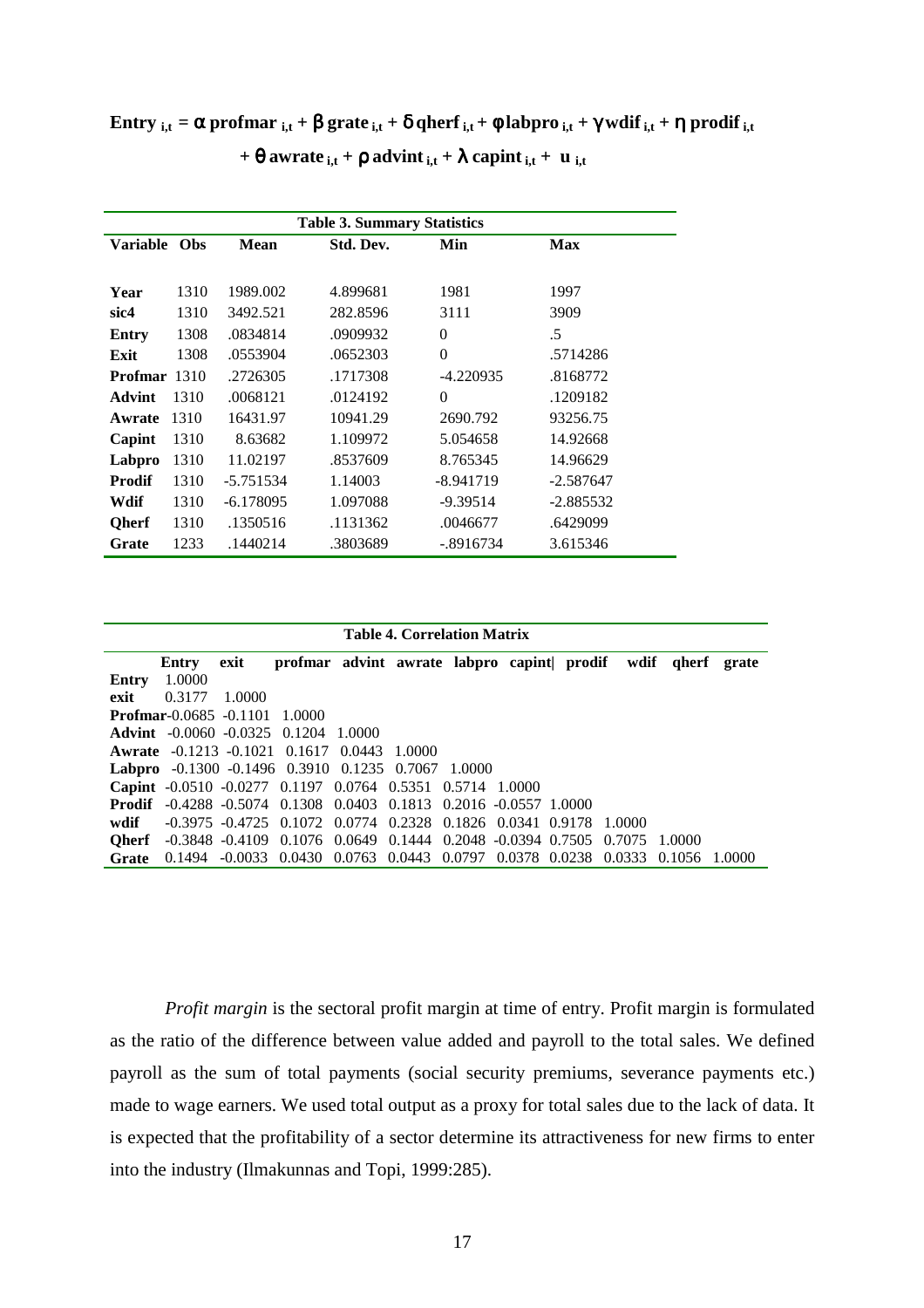Previous empirical studies do not indicate a significant relationship between entry rate and profit margin. Conventional view regards entry as an error-correction process, which acts as an equilibrating mechanism in the market. New firms are motivated to enter to the market and cause excess profits to fall subsequently. Therefore, entry and exit are expected to be negatively correlated. Conversely, data shows a positive relationship between entry and exit (see Geroski, 1995). Regarding this controversy, empirical studies explain the modest effect of profit margin on entry rate. Although there is a strong theoretical argument explaining the positive impact of the profit margin on the entry rate, empirical studies usually fail to find any support for the hypothesis (Taymaz, 1997: 106).

*Growth* is the growth rate of sectoral output. It is calculated as one-year growth rate of total output. We expect that new firms will prefer to enter into rapidly growing industries. Thus, the expected sign of the coefficient of the growth variable is positive. (Taymaz, 1997: 106 and Ilmakunnas and Topi, 1999:285).

The growth rate of an industry and its profitability reveal its attractiveness for potential firms. But entry is not a costless process: there are sunk costs and risks involved. Entry barriers should be taken into consideration in the model of entry process. Capital intensity is closely related to entry costs, because if the industry uses capital-intensive technology, the cost of the initial investment could be substantial. If the investment is indivisible and if capital markets are not perfect, the entry rate will be lower (Taymaz, 1997: 106). Therefore, *capital intensity* is included into the model as an explanatory variable. We calculated capital intensity as the logarithm of the ratio of depreciation to the average number of employees. Since it is difficult for new firms to enter to a highly capital intensive sector, we expect negative relationship between entry and capital intensity.

The level of *labor productivity* is relatively high in industries where investment requirements are indivisible and massive. This discourages potential firms from entering. Moreover, the level of productivity may reflect the performance of existing firms. Potential firms avoid entering into those sectors in which existing firms are very productive because of the risks of severe post-entry competition (Taymaz, 1997: 107). Therefore, we expect a negative sign for the coefficient of labor productivity. Labor productivity is defined as the logarithm of the ratio of value added to the average number of employees.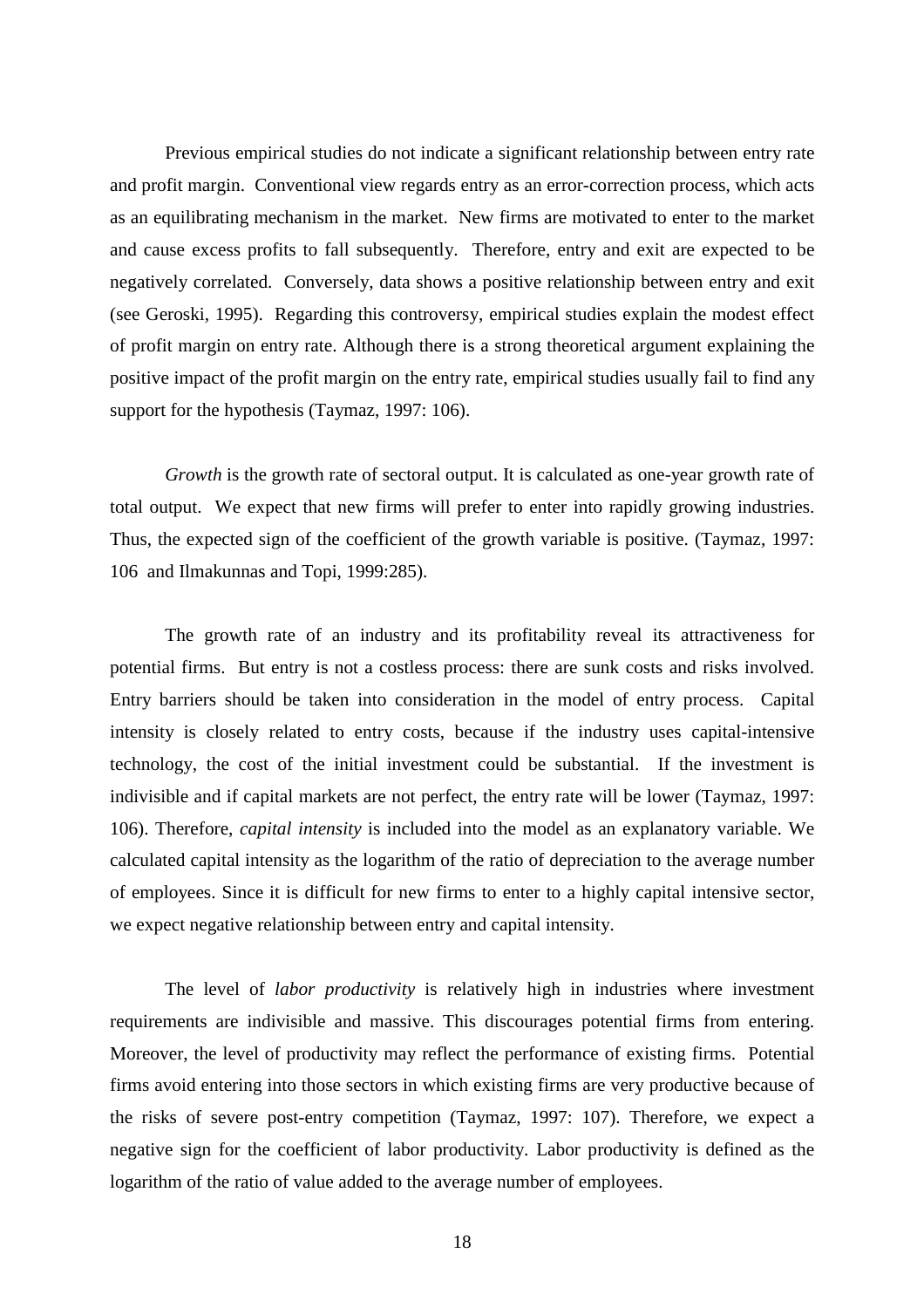The *level of concentration* is also important. It is easier to enter perfectly competitive industries in which many small firms produce standard products. The Herfindahl index is used to measure the level of concentration. The Herfindahl index varies between 0 and 1 and is equal to one for a monopolist market (Taymaz, 1997: 107). We used herfindahl index which is calculated regarding the output to represent market concentration. We expect a negative relationship between market structure and entry (Ilmakunnas and Topi, 1999:285).

The *advertisement intensity* is another source of entry barriers, because new firms need to match the advertisements level of the incumbent firms to be known and tested by consumers. Therefore the cost of entry is increased by the advertisement intensity of existing firms (Taymaz, 1997: 107). Here, advertisement intensity is calculated as the ratio of total expenditures on advertisement to total output. We expect a negative relationship between advertisement intensity and entry as it is a source of entry barrier (Ilmakunnas and Topi, 1999:285).

The *average wage rate* in an industry is expected to be negatively correlated to the entry rate. The average wage rate reflects the demand for industry-specific skills. In high wage industries, new firms will face problems in hiring the workers they need (Taymaz, 1997: 107). The average wage rate is defined as the ratio of the sum of total payments made to wage earners to the average number of employees.

Finally, we use the *wage rate differential* and *productivity differential* variables to test for the possibilities of creating niche markets. The wage rate differential is defined as the coefficient of variation of the wage rate in the industry. It measures the intra-industry wage disparity. Here, the wage rate differential is approximated with the logarithm of the ratio of the standard deviation of total wage payments to the mean of total wage payments. The productivity differential is defined in a similar way. It is formulated as the logarithm of the ratio of the standard deviation of value added to the mean of value added. High values of wage rate and productivity differential indicate the existence of a diverse set of establishments in an industry in which new plants can establish a niche for their products (Taymaz, 1997: 107). The wage rate differential and productivity differential are expected to be positively related with entry.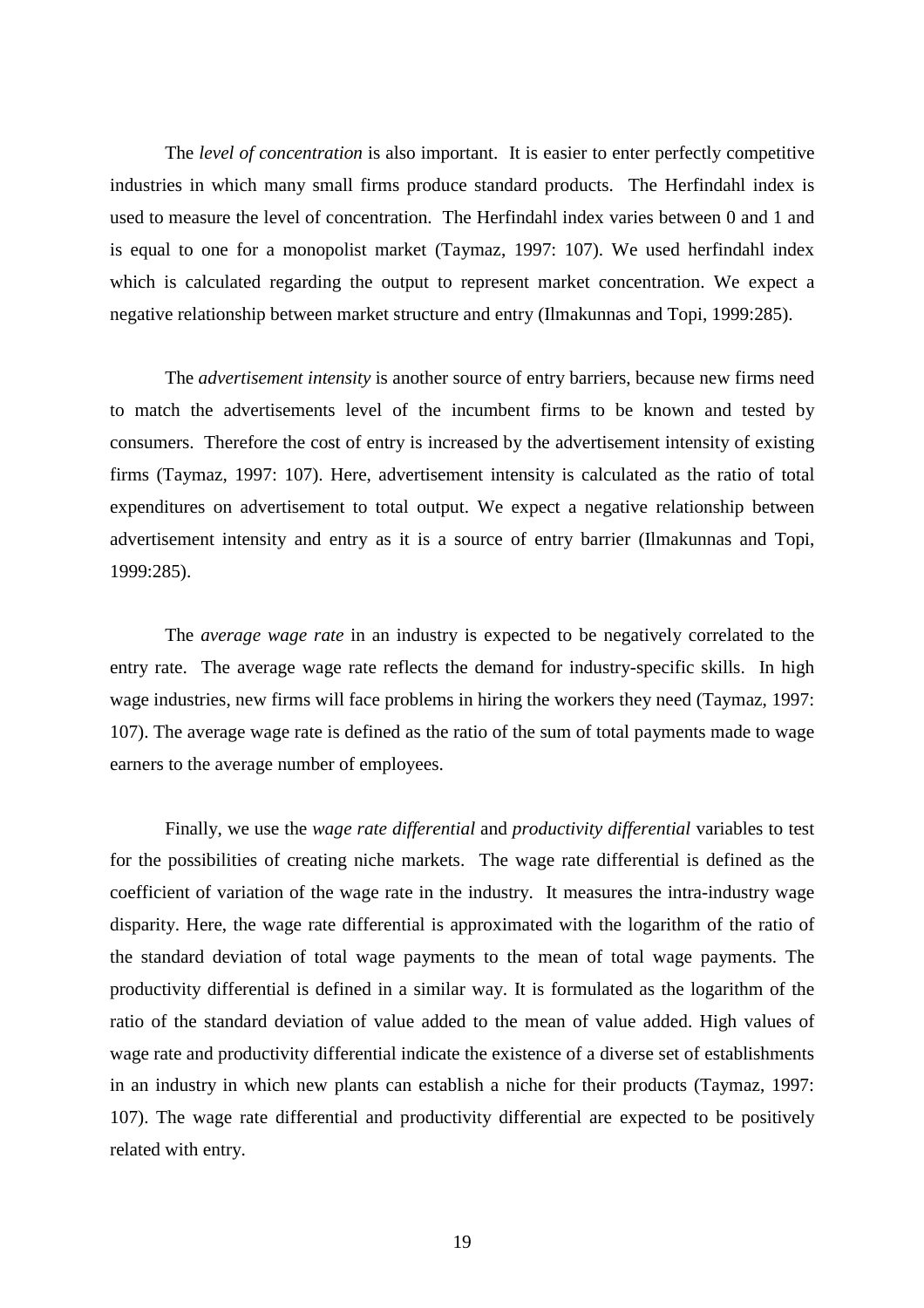Graph 3 presents the negative relationship between the entry and exit rates verified by the data. Also we can see the positive relationship between the entry rate and profit margin and growth rate and also the negative relationship between the entry rate and capital intensity and concentration ratio in the following graphs.

The second dependent variable that is to be explained is the exit rate: the proportion of exitors to total number of firms (that is exitors plus one year stayers divided by total establishments). If the mobility of barriers hypothesis is correct, then the traditional determinants of entry such as advertising intensity, capital intensity, profits, concentration rate and industry growth are also determinants of exit (Doi, 1999: 332). In order to estimate the exit equation, we used the same set of explanatory variables just by adding entry rate. The econometric model is as follows:

# **Exit**  $_{i,t} = \alpha$  profmar  $_{i,t} + \beta$  grate  $_{i,t} + \delta$  qherf  $_{i,t} + \phi$  labpro  $_{i,t} + \gamma$  wdif  $_{i,t} + \eta$  prodif  $_{i,t}$ **+**  $\theta$  awrate  $\mathbf{i}_{i,t}$  +  $\boldsymbol{\rho}$  advint  $\mathbf{i}_{i,t}$  +  $\boldsymbol{\lambda}$  capint  $\mathbf{i}_{i,t}$  +  $\boldsymbol{\Omega}$  entry  $\mathbf{i}_{i,t}$  +  $\mathbf{u}_{i,t}$

Empirical studies show a positive relationship between entry and exit rates. Therefore, we expect a positive sign for the coefficient of entry variable in the exit equation. We expect a negative relationship between exit and profit margin as losses stimulate the decision to exit (Dio, 1999:333). Since capital intensity indicates sunk cots, the relationship between exit and capital intensity is negative. The relationship between exit and growth rate is expected to be negative as new firms prefer to stay in rapidly growing industries. Moreover, the life stage of industry demand may exert influence on exit; lower demand growth may increase exit (Dio, 1999:333). Lastly, the relationship between exit and concentration ratio is also expected to be negative due to the fact that firms may be protected from competition if they exist in concentrated industries (Dio, 1999:333).

Graph 8 presents the negative relationship between the exit rate and profit margin, verified by the data. The negative relationship between exit rate and growth rate, capital intensity and concentration ratio is presented in the following graphs.

We used Arellano-Bond GMM estimation technique in order to estimate our dynamic panel data model. We introduced the lagged variables of entry and profit margin into the model as we expect that entry is highly correlated with the past entry rates and profit margin. As entry may influence the profit margin, concentration and the past entry rate, these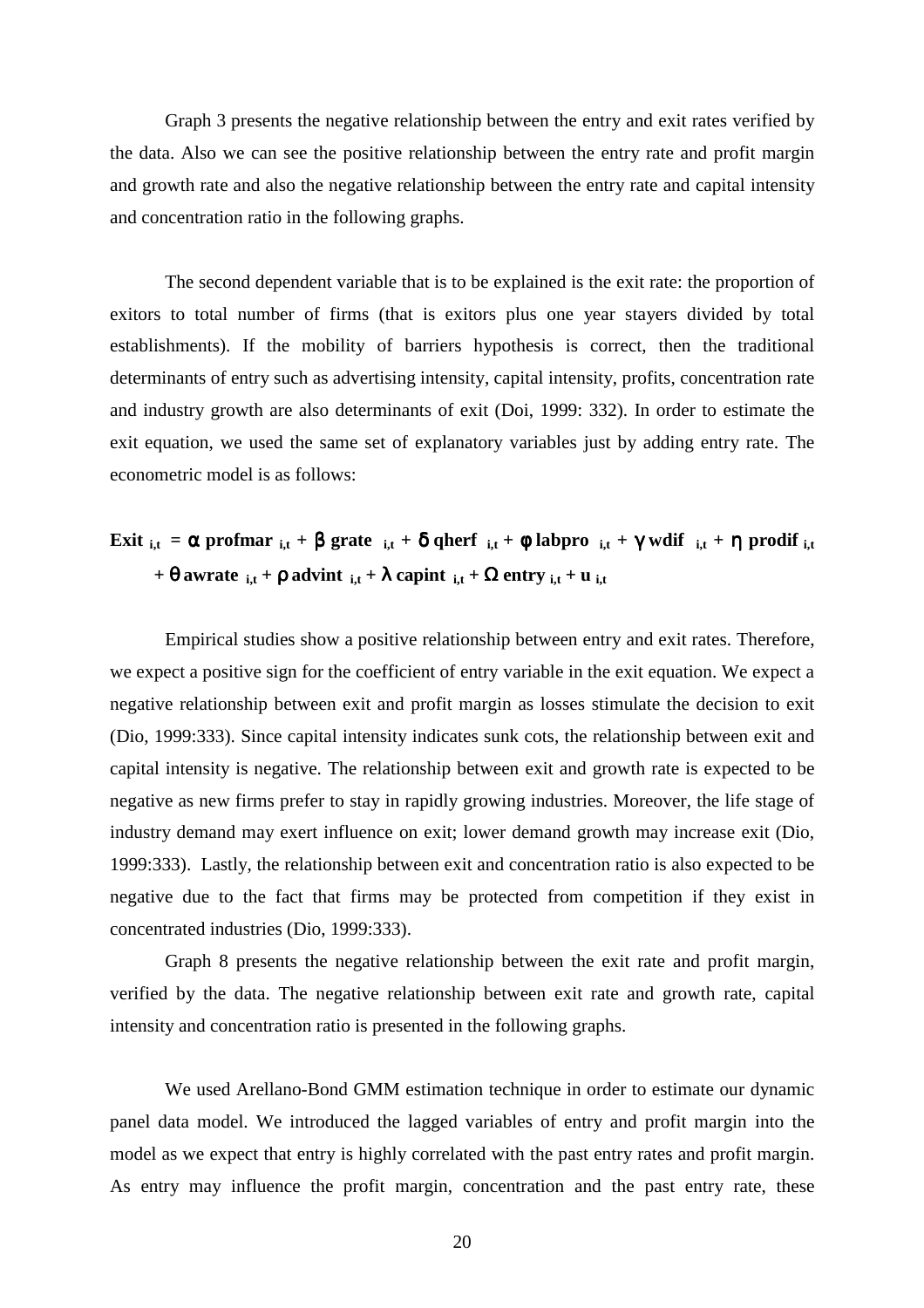variables seem to be endogenous in the model. Thus, due to such a two-way causality, we may confront an endogeneity problem. In order to solve this problem, we used the instrumental variables of profit margin, concentration rate, the growth rate and the past entry rate. The same method is also applied to the estimation of exit equation.

### **VI. ESTIMATION RESULTS**

We have estimated three models in order to verify the determinants of entry. Model1 consists of the first differences of all explanatory variables namely, growth rate, profit margin, capital intensity, concentration ratio, labor productivity, productivity and wage differentials, average wage rate. We have included lagged values of entry into the estimation in order to capture the link between de novo entry and its past values. We used entry and profit margin as GMM instruments to capture the endogenous link between entry and its determinants.

According to the estimation results of the first model, the coefficients of growth rate, profit margin and productivity differential are positive as we expected and they are significant. The relationship between the entry rate and capital intensity, concentration ratio, lagged values of the entry rate and labor productivity are all negative and their coefficients are significant.

Model 2 again consists of the first differences of all explanatory variables. But this model also incorporates the lagged values of both entry and profit margin in order to capture the link between entry and its barriers. We again used the same GMM instruments.

According to the estimation results, the coefficients of growth rate, profit margin and productivity differential are positive as we expected and they are significant. The coefficients of capital intensity, concentration ratio, labor productivity are all negative as expected and they are all significant. The relationship between the entry rate and the lagged values of entry and profit margin are both negative and their coefficients are significant. As we expected high profit margin in the previous period deters the entry of existing period.

The last model again consists of the first differences of all explanatory variables. But this model also incorporates the lagged values of growth rate in order to capture the link between entry and its barriers. We again used the same GMM instruments.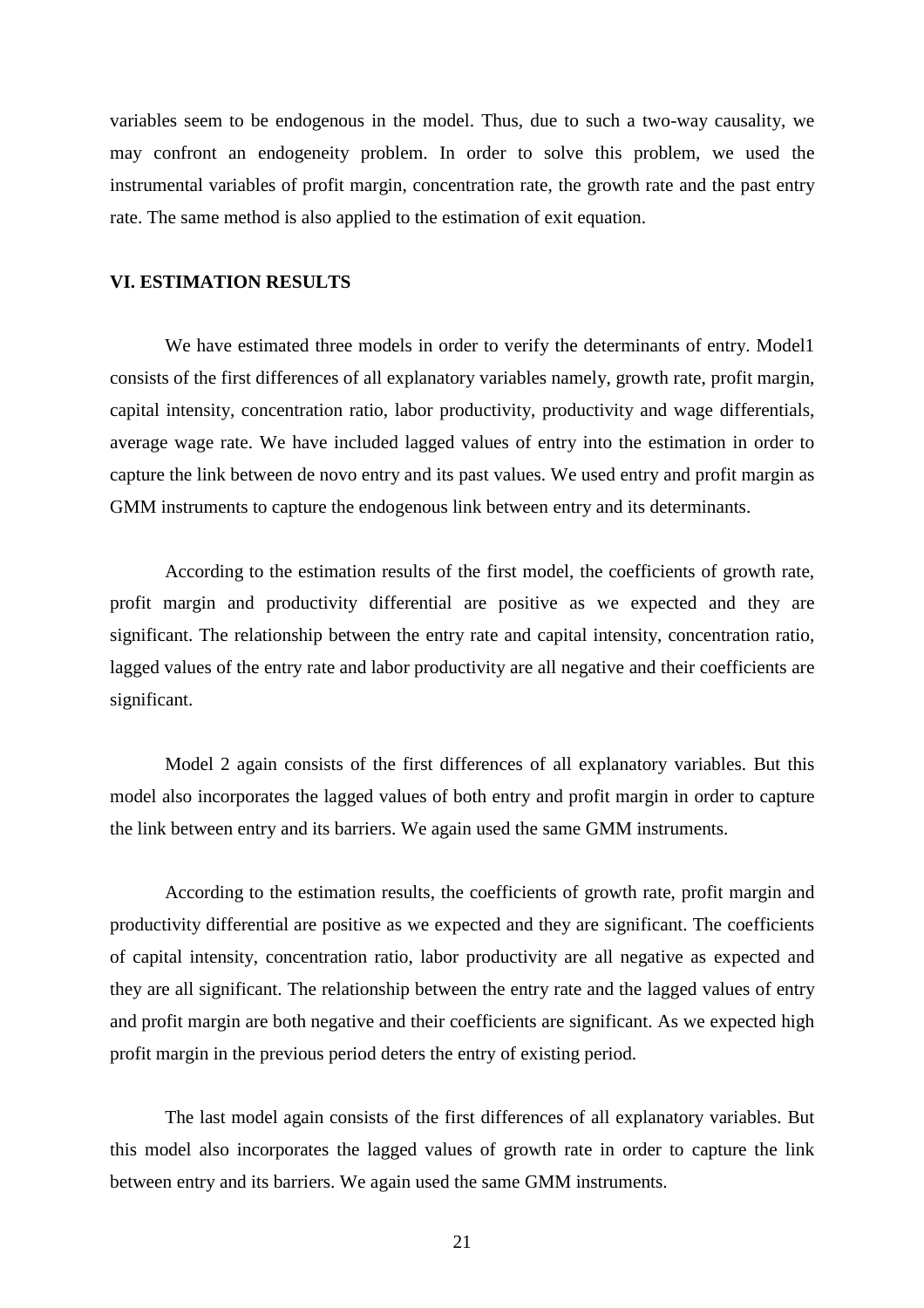According to the estimation results, the coefficients of growth rate, profit margin and productivity differential are positive as we expected and they are significant. The coefficients of capital intensity, concentration ratio, labor productivity are all negative as expected and they are all significant. The relationship between the entry rate and the lagged values of entry and profit margin are both negative as we expected. Moreover, the coefficient of the lagged values of growth rate is positive. High values of growth rate in the previous period leads to high values of entry rate in the existing period.

The most meaningful model we have estimated in order to verify the determinants of exit consists of the first differences of all explanatory variables including the entry rate. This model incorporates the lagged values of entry rate in order to capture the link between the exit and the entry. We used the growth rate and profit margin as GMM instruments to capture the endogenous link between exit and its determinants.

Our estimation result for the determinants of exit rate goes in line with our expectations. The coefficient of the growth rate, profit margin and concentration ratio are all negative and significant. What comes out as a result beyond the expectations is the positive relationship between the exit and the capital intensity. Our only reasoning for this positive relationship can be that if an industry is highly capital intensive, the survival of entrants will be difficult and they have to exit the sector. The relationship between exit and the lagged values of entry is positive as the theory suggests.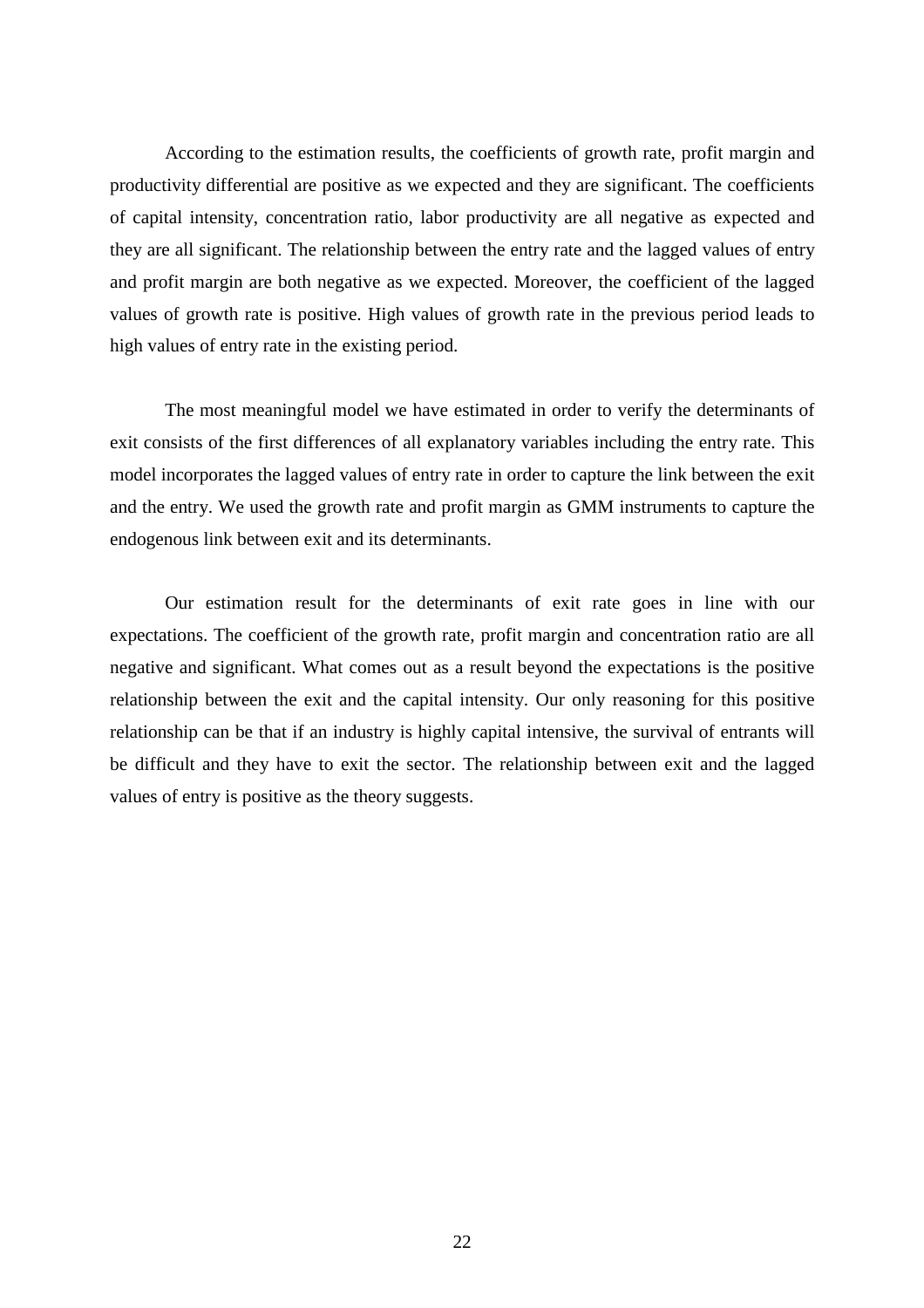|               |                     |                   |         |                     | Table 2. Estimation Results |         |                     |                   |         |                     |                   |         |  |
|---------------|---------------------|-------------------|---------|---------------------|-----------------------------|---------|---------------------|-------------------|---------|---------------------|-------------------|---------|--|
|               |                     |                   |         |                     | <b>ENTRY</b>                |         |                     |                   |         |                     | <b>EXIT</b>       |         |  |
|               |                     | <b>MODEL 1</b>    |         |                     | <b>MODEL 2</b>              |         |                     | MODEL3            |         | <b>MODEL1</b>       |                   |         |  |
|               | <b>Coefficients</b> | <b>Std. Error</b> | t-value | <b>Coefficients</b> | <b>Std. Error</b>           | t-value | <b>Coefficients</b> | <b>Std. Error</b> | t-value | <b>Coefficients</b> | <b>Std. Error</b> | t-value |  |
| $Exit(-1)$    |                     |                   |         |                     |                             |         |                     |                   |         | $-0,195177$         | 0,02033           | 9,6     |  |
| $Exit(-2)$    |                     |                   |         |                     |                             |         |                     |                   |         | $-0.11493$          | 0,01581           | 7,27    |  |
| Entry         |                     |                   |         |                     |                             |         |                     |                   |         | $-0.0282733$        | 0.0183            | 1,54    |  |
| $Entry(-1)$   | $-0,137808$         | 0,02113           | 6,52    | $-0,144198$         | 0,02331                     | 6,19    | $-0,254575$         | 0,02999           | 8,49    | 0,0433883           | 0,01931           | 2,25    |  |
| $Entry(-2)$   | $-0,124136$         | 0,01167           | 10,6    | $-0,122835$         | 0,01193                     | 10,3    | $-0,200395$         | 0,01524           | 13,2    |                     |                   |         |  |
| Grate         | 0,0830658           | 0,006574          | 12,7    | 0.0838368           | 0,007313                    | 11,5    | 0,1034              | 0,009223          | 11,2    | $-0.0050391$        | 0,002611          | 1,93    |  |
| Profmar       | 0,217892            | 0,03231           | 6,74    | 0,229262            | 0,0349                      | 6,57    | 0,157809            | 0,02937           | 5,37    | $-0,18902$          | 0,02901           | 6,52    |  |
| Capint        | $-0.0170469$        | 0,004897          | 3,48    | $-0.0179566$        | 0,004897                    | 3,67    | $-0,0261986$        | 0.005852          | 4,48    | 0,00705295          | 0,003084          | 2,29    |  |
| Labpro        | $-0,103424$         | 0,01193           | 8,67    | $-0,105601$         | 0,0121                      | 8,73    | $-0,0836594$        | 0,01352           | 6,19    | 0,0540004           | 0,01054           | 5,12    |  |
| <b>Advint</b> | 1,31209             | 0,2555            | 5,14    | 1,30684             | 0,2553                      | 5,12    | 0.979678            | 0,2719            | 3,6     | 0,218345            | 0,1112            | 1,96    |  |
| Qherf         | $-0,213234$         | 0,1077            | 1,98    | $-0,199909$         | 0,1043                      | 1,92    | $-0,273202$         | 0,06708           | 4,07    | $-0.0490662$        | 0,03056           | 1,61    |  |
| Awrate        | 0,0010107           | 0,000353          | 2,86    | 0,00109442          | 0,000356                    | 3,07    | 0,000342643         | 0,00031           | 1,11    | 0,00046081          | 0,000222          | 2,08    |  |
| Prodif        | 0,00022707          | 0,000106          | 2,14    | 0,00021745          | 0,000105                    | 2,07    | 0,00029225          | 7,48E-05          | 3,91    | $-0,0001755$        | 8,59E-05          | 2,04    |  |
| Wdif          | $-0,0001174$        | 0,0001            | 1,17    | $-0,00010692$       | 0,0001                      | 1,07    | $-0,000189086$      | 7,14E-05          | 2,65    | 0,00013122          | 8,28E-05          | 1,59    |  |
| $Profmar(-1)$ |                     |                   |         | $-0,0277463$        | 0,001959                    | 14,2    | $-0,0322041$        | 0,001561          | 20,6    |                     |                   |         |  |
| $Profmar(-2)$ |                     |                   |         | $-0,0203715$        | 0,001852                    | 11      | $-0,0221868$        | 0,001381          | 16,1    |                     |                   |         |  |
| $Grate(-1)$   |                     |                   |         |                     |                             |         | 0,04748             | 0,01144           | 4,15    |                     |                   |         |  |
| $Grate(-2)$   |                     |                   |         |                     |                             |         | 0,036196            | 0,008706          | 4,16    |                     |                   |         |  |
| Constant      | 0,00795394          | 0,000858          | 9,27    | 0,00818612          | 0,000886                    | 9,24    | 0,00944327          | 0,001173          | 8,05    | $-0,0053359$        | 0,000906          | 5,89    |  |

**Table 2. Estimation Results**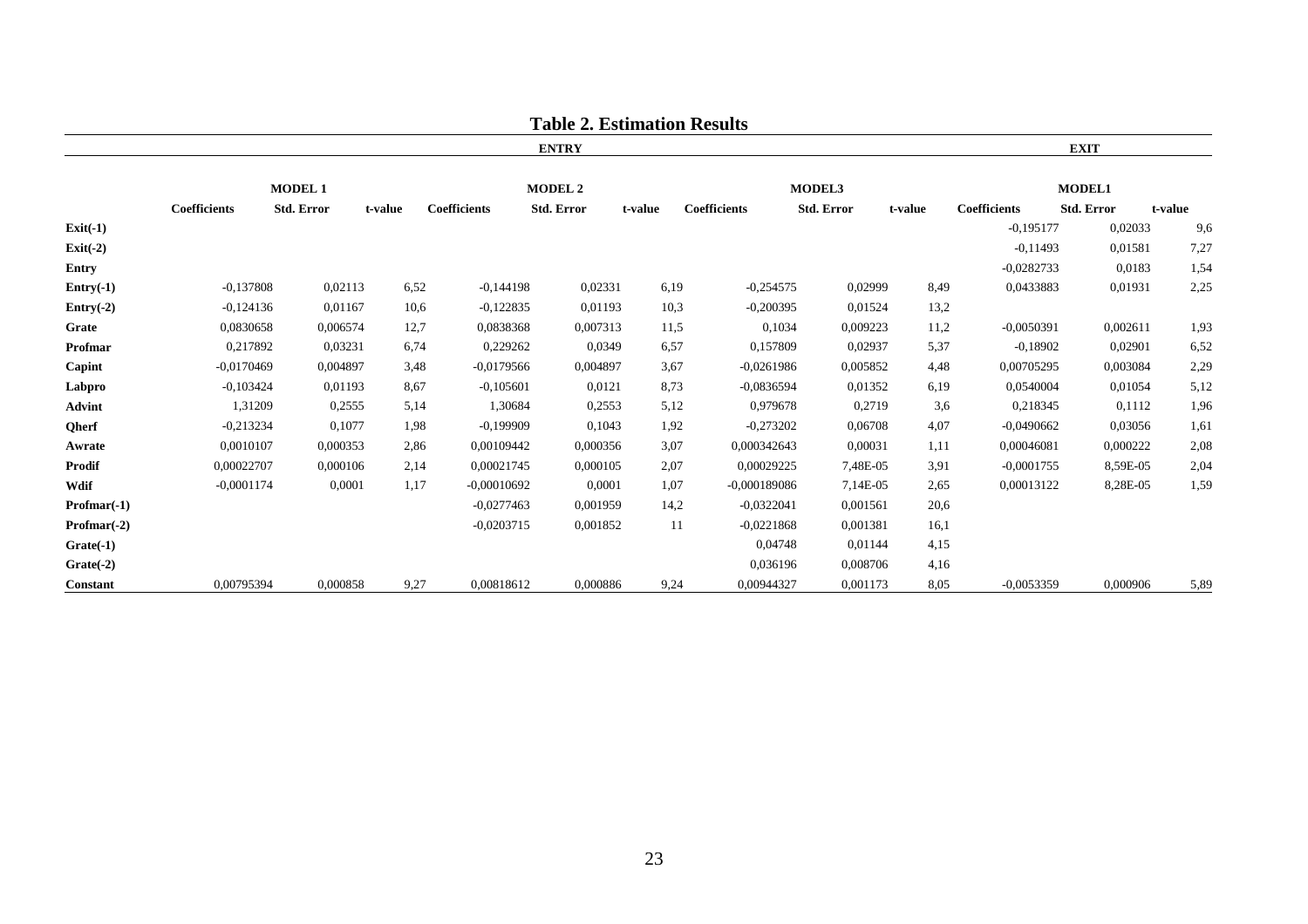#### **VII. CONCLUSIONS**

Entry and exit dynamics have been central to any study that analyses the structure of industries. The reason behind the importance given to entry and exit issues comes from the fact that entry and exit dynamics have a significant impact on the characteristics of industries. While, on the one hand, entry and exit are the actors of the mechanism that equilibrates the excess profits in the market, on the other hand, they are the source for entrepreneurialship and innovation process. New firms should have some kind of entrepreneurialship in order to sustain their survival and their survival probability rises with their innovative capacity. Hence, these firms are also important for the innovation process of industries.

Any study on entry and exit issues should answer some crucial questions like why firms enter, what determines their entry decisions and whether they manage to survive. So, at this point, the determinants of entry and exit deserve some attention. Entry and exit rates show sectoral variations and also differ over time.

In this study, we tried to investigate the main determinants of entry and exit and their variations between industries and over time. We used the data on Turkish manufacturing industry for the period 1981-1997. We took profit margin, capital intensity, concentration ratio, growth rate, advertisement intensity, labor productivity, average wage rate, wage and productivity differentials as the main determinants of entry. Our findings report that entry highly affected by profit margin, capital intensity, concentration ratio and growth rate. We used the same set of explanatory variables including entry in order to explain the determinants of exit. According to our results, entry, growth rate, capital intensity and concentration ratio seem to be the main determinants of exit.

Studies that analyze the entry and exit behaviors for various countries could not support the expected relationship between entry and profit margin with the data. Theory predicts that profit margin positively affects entry rate while it has ambiguous influence on exit rate. This is reasonable because profit margin includes costs that can be thought as entry barriers. However, previous studies did not find a positive profit margin entry relationship. On the other hand, according to our estimation results, there is a strong and positive correlation between these two variables. We also found a negative correlation between exit and profit margin which is consistent with the theory.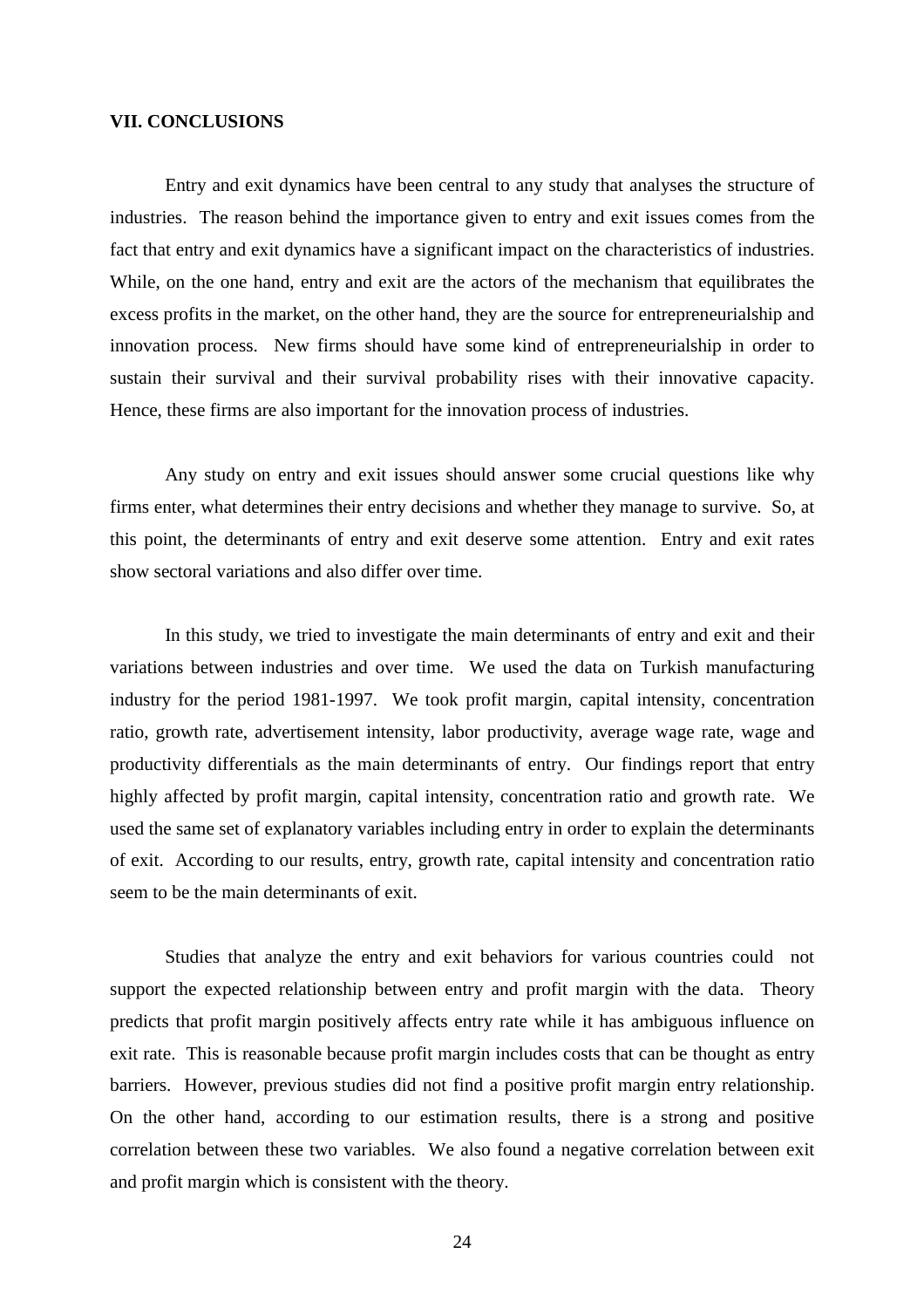Capital intensity which represents an entry barrier in the model, seems to be negatively and significantly related to the entry rate. This is also consistent with the theory. Moreover, there is a positive correlation between exit rate and capital intensity. One can infer that the entry barriers in Turkish manufacturing industry are strong enough to inhibit entry.

The coefficient of growth rate, as expected, has a positive sign in entry equation. This positive sign implies that high growth rates in the industry attract new entrants. On the other hand, the relationship between exit and growth rate is strong and negative.

The concentration ratio is an important determinant of entry and exit as entry and exit will be much harder in a concentrated industry. The level of concentration variable is negatively correlated with the entry rate, whereas, the sign of this coefficient is positive if the exit rate is the dependent variable. Our findings are consistent with the theory in the sense that the level of concentration seems to have a strong explanatory power in both entry and exit equations. The entry rate also seems to be an important determinant of exit as there is a strong and positive relationship between these two variables.

As some of our explanatory variables like profit margin and concentration ratio may be endogenous in the model, we introduced the instrumental variables of them. Estimation results show that these instruments are also meaningful and there seems to exist no serious autocorrelation.

As 1985 and 1992 were the years of special firm-by-firm surveys, the entry and exit rates are more higher for these years. On the other hand, entry rate seems to be lowest for most industries in 1991. The reason for this decline may be the increases in the real wage rate. Entry and exit rates are higher for textile and food and tobacco industries due to the low capital requirements in these industries. These rates even become zero in highly capitalintensive industries like petroleum industry. Entry and exit rates are also low in concentrated industries like basic chemical industry.

To sum up, entry and exit rates in an industry is largely determined by the variables that represent the concentration level, profitability, the capital requirements and the cost structure and lastly the growth rate of the industry. The characteristics of new firms and the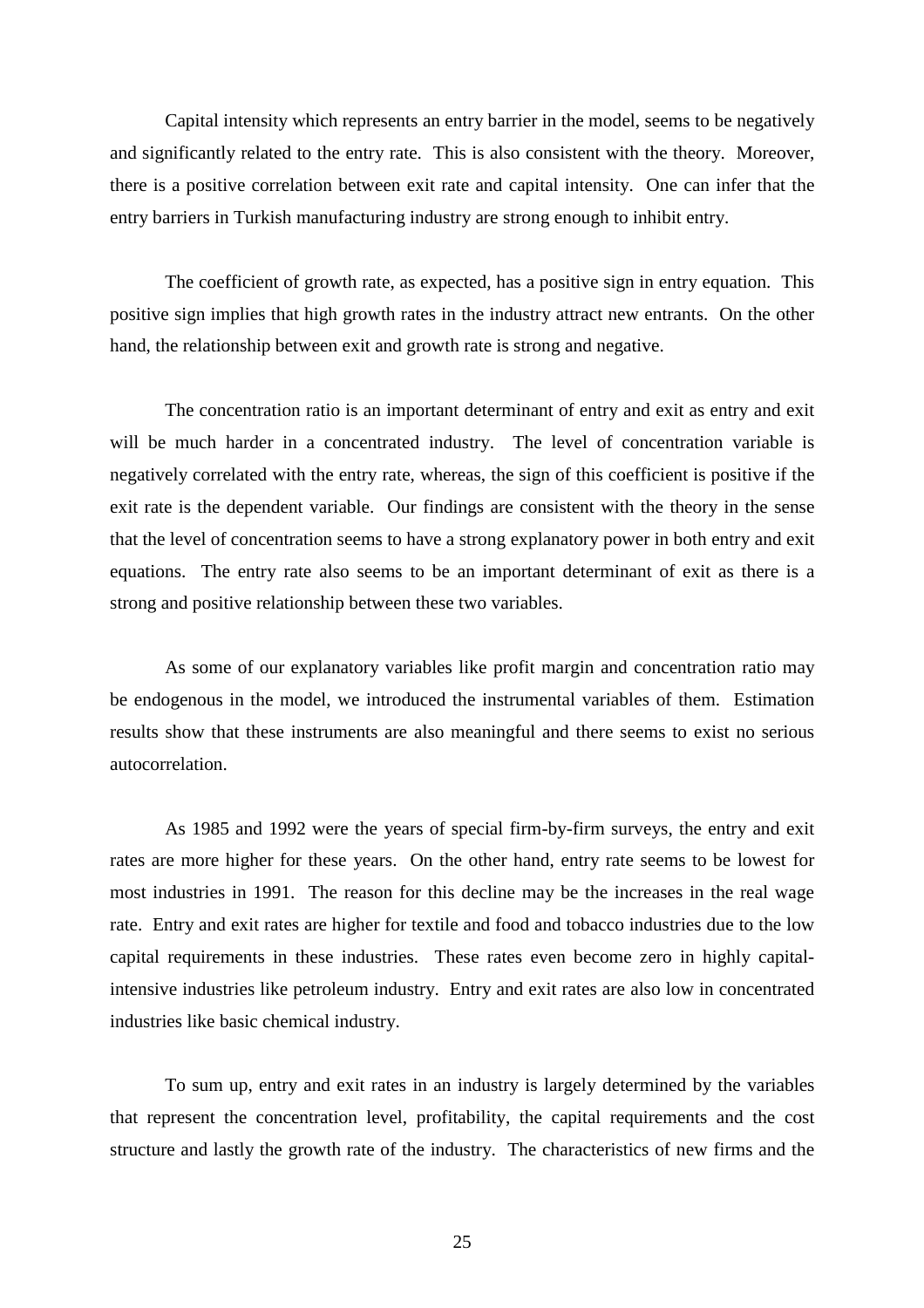determinants of their probability of survival are also important issues. A further study with firm level data can be done in order to analyze these related issues.

### **REFERENCES**

- Acs, Z. and D. Audretsch, (1989), "Small-firm Entry in US Manufacturing", *Economica*, Vol.56, 255-265.
- Audretsch, D. and J. Mata, (1995), "The Post-Entry Performance of Firms: Introduction", *International Journal of Industrial Organization*, Vol.13, 413-419.
- Baldwin, J. and P. Gerocki, (1991), "Firm Entry and Exit in the Canadian Manufacturing Sector, 1970-1982", *Canadian Journal of Economics*, Vol.24, 300-323.
- Baldwin, J. and J. Johnson, (1999), "Entry, Innovation and Firm Growth", in Z. Acs ed, *Are Small Firms Important? Their Role and Impact*, p 51-77, SBA, London.
- Boeri, T. and L. Bellmann, (1995), "Post-entry Behavior and the Cycle: Evidence from Germany", *International Journal of Industrial Organization*, Vol.13, 483-500.
- Carree, M. A. and A.R. Thurik (1999), "The Carrying Capacity and Entry and Exit flows in Retailing", *International Journal of Industrial Organization*, Vol. 17, 985-1007.
- Dio, N. (1999), "The Determinants of Firm Exit in Japanese Manufacturing Industries", *Small Business Economics*, Vol. 13, 331-337.
- Disney, R. , J. Haskel and Y. Heden, (1999), "Entry, Exit and Establishment Survival in UK Manufacturing", *Working Paper*, Queen Mary & Westfeld College, available on [www.qmw.ac.uk.](http://www.qmw.ac.uk/)
- Dunne, T., M. J. Roberts and L. Samuelson, (1988), " Patterns of Firm Entry and Exit in U.S Manufacturing Industries", *The RAND Journal of Economics*, Vol. 19, No.4, 495-515.
- Evans, L.B. and J. Siegfried, (1992), " Entry and Exit in United States Manufacturing Industries from 1977 to 1982", in D.B Audretsch and J.J. Siegfried eds., *Empirical Studies in Industrial Organization: Essays in Honor of Lonard W. Weiss*, 253-273, Kluwer academic Publishers, The Netherlands.
- Fotopoulos, G. and N. Spence, (1998), "Entry and Exit from Manufacturing Industries: Symmetry, Turbulence, and Simultaneity- Some Empirical Evidence from Greek Manufacturing Industries, 1982-1988", *Applied Economics*, Vol.30, 245-262.
- Fotopoulos, G. and N. Spence, (1998), "Accounting for Net Entry into Greek Manufacturing by Establishments of Varying Size", *Small Business Economics*, Vol.11, 125-144.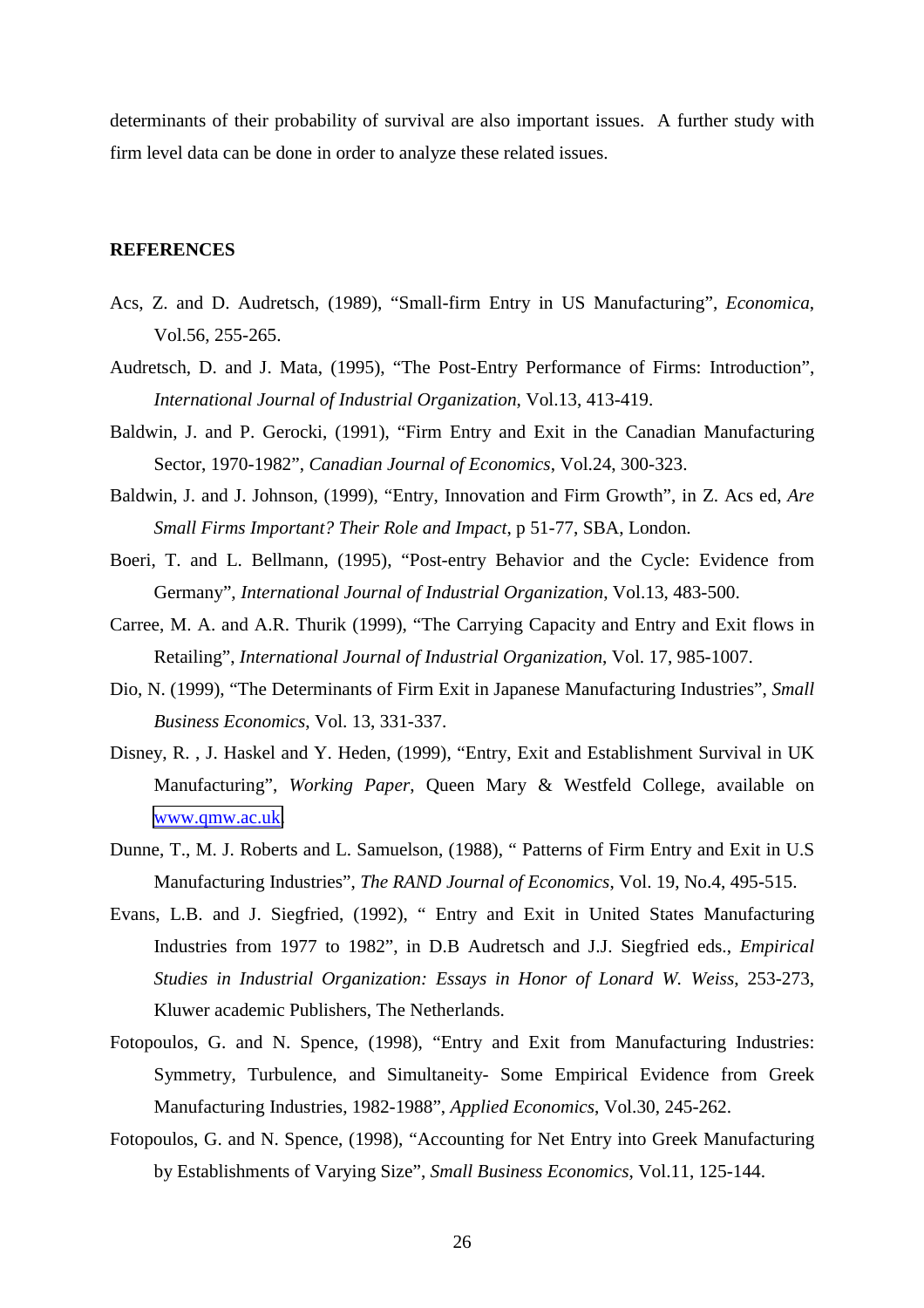- Fotopoulos, G. and N. Spence, (1999), "Net Entry Behaviour in Greek Manufacturing: consumer, Intermediate and Capital Goods Industries", *International Journal of Industrial Organization*, Vol.17, 1219-1230.
- Gibson, K. and R. Harris, (1996), "Trade Liberalisation and Plant Exit in New Zealand Manufacturing", *The Review of Economics and Statistics*, Vol.78, 521-529.
- Geroski, P. (1991), *Market Dynamics and Entry*, Blackwell, Oxford.
- Geroski, P. and J. Schwalbach, (1991), *Entry and Market Contestability*, Blackwell, London.
- Geroski, P. (1995), "What do We Know about Entry?", *International Journal of Industrial Organization*, Vol.13, 421-440.
- Ilmakunnas, P. and J. Topi, (1999) " Microeconomic and Macroeconomic Influences on Entry and Exit of Firms", *Review of Industrial Organization*, Vol. 15, 283-301.
- Rosenbaum, D. and F. Lamort, (1992), "Entry, Barriers, Exit, and Sunk Costs: An Analysis", *Applied Economics*, Vol.24, 297-304.
- Shapiro, D. and S. Khemani, (1987), "The determinants of Entry and Exit Reconsidered", *International Journal of Industrial Organization*, Vol.9, 15-26.
- Taymaz, E. (1997), *Small and Medium-sized Industry in Turkey*, SIS, Ankara.
- Wagner, J. (1999), "Who Exits from German Manufacturing Industries and Why? Evidence from the Hannover Firm Panel Study", in Audretsch, D. and R. Thurik eds., *Innovation, Industry Evolution, and Employment*, 253-264, Cambridge University Press, London.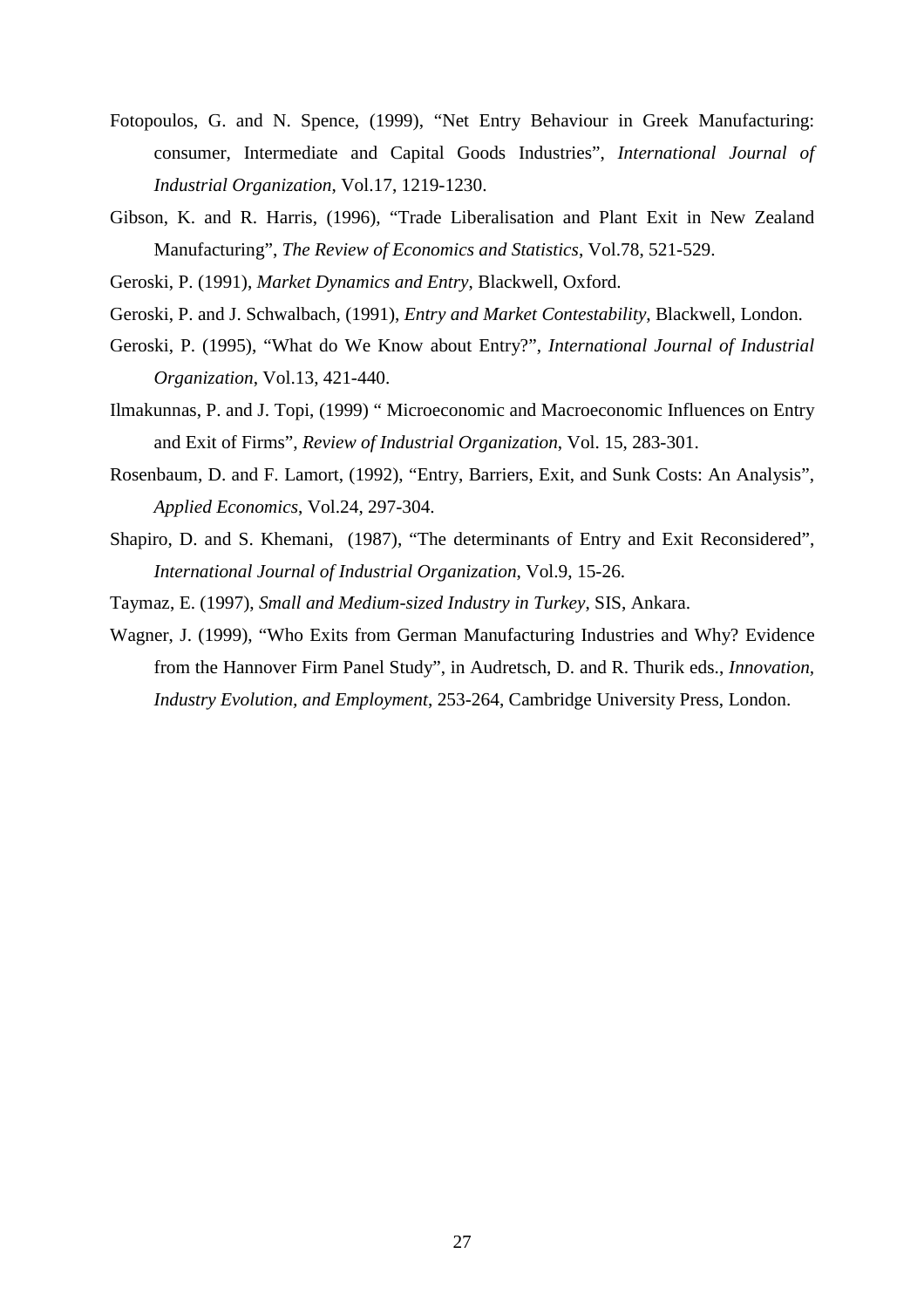

### **Graph 1. The Number of Entrants (ISIC2)**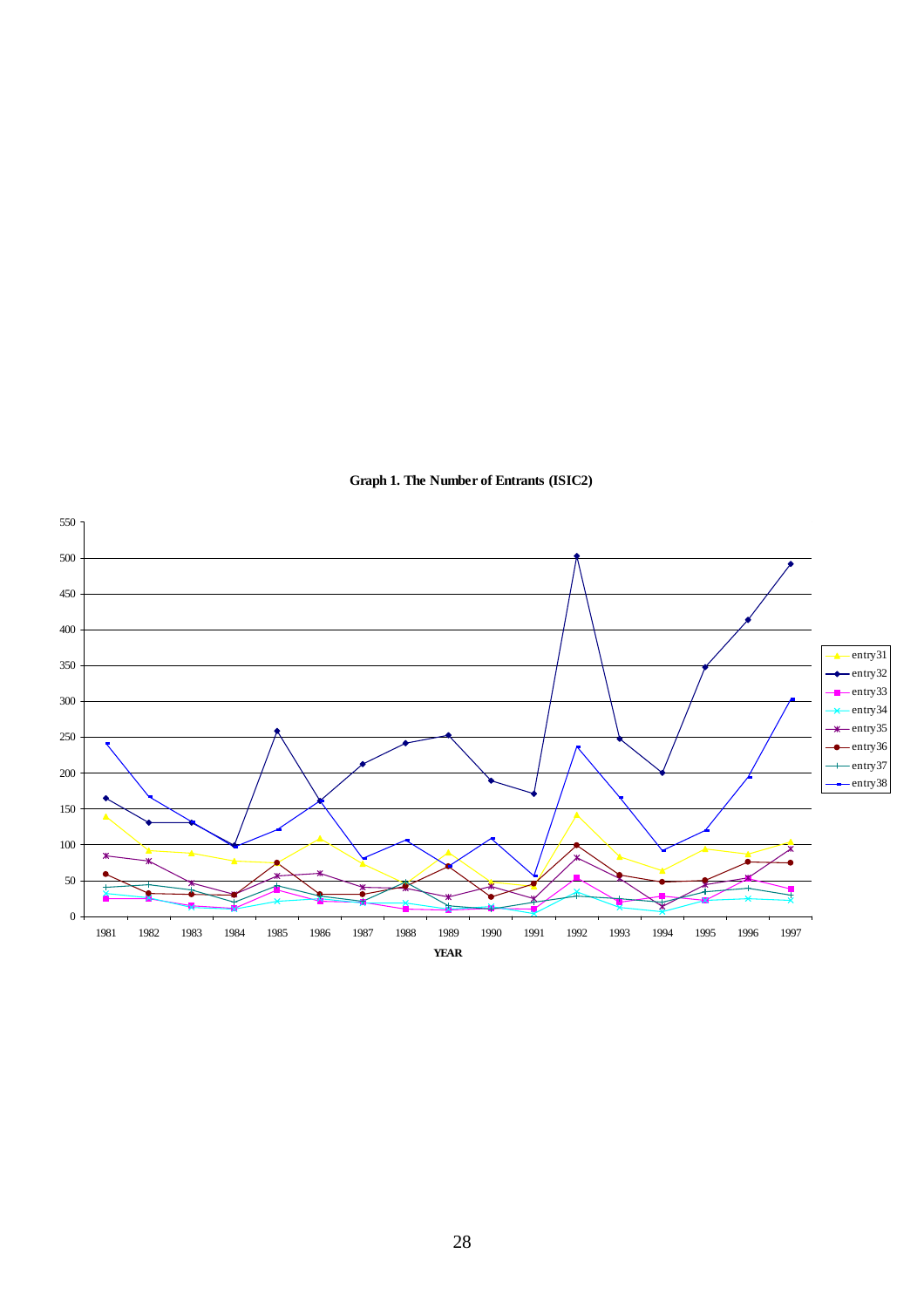



**Graph 3. Entry and Exit Relationship (ISIC2)**

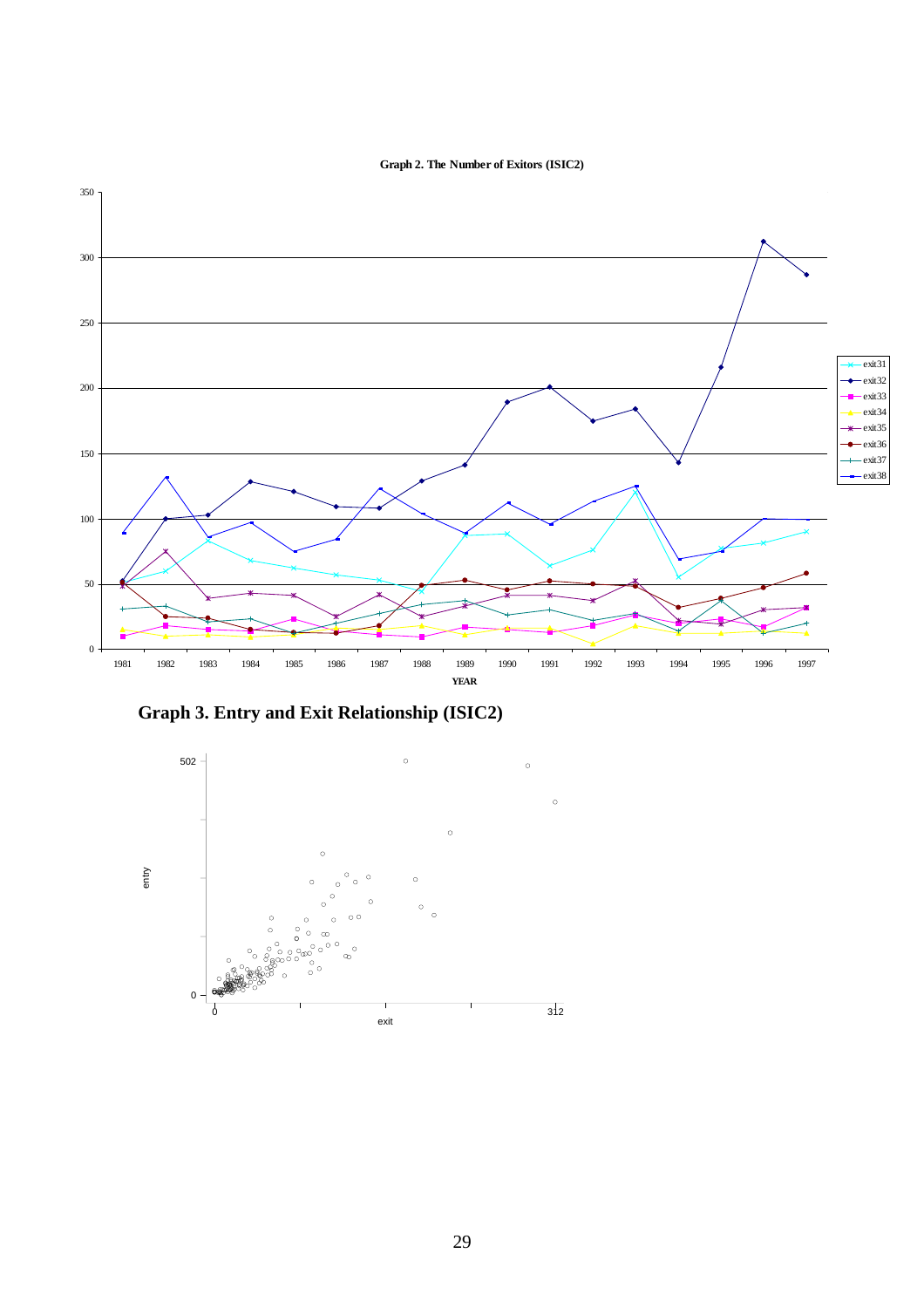**Graph 4. Entry and Profit Margin Relationship (Profmar > 0.04)**



 **Graph 5. Entry and Capital Intensity Relationship (Capint >1.7& year >1983)**

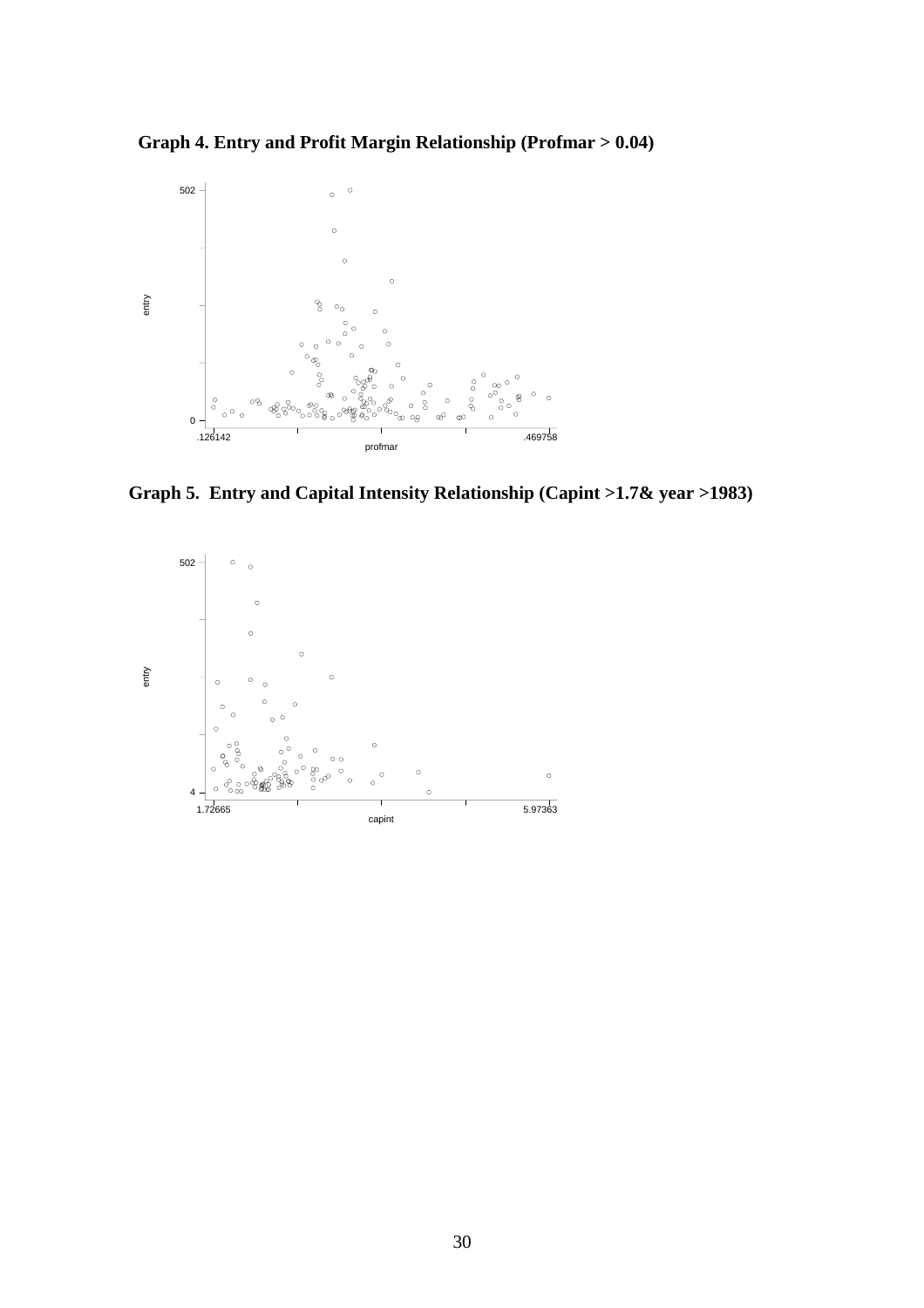**Graph 6. Entry and Concentration Rate Relationship ( Qherf >0.12)**



**Graph 7. Entry and Growth Rate Relationship (ISIC2=39 excluded)**

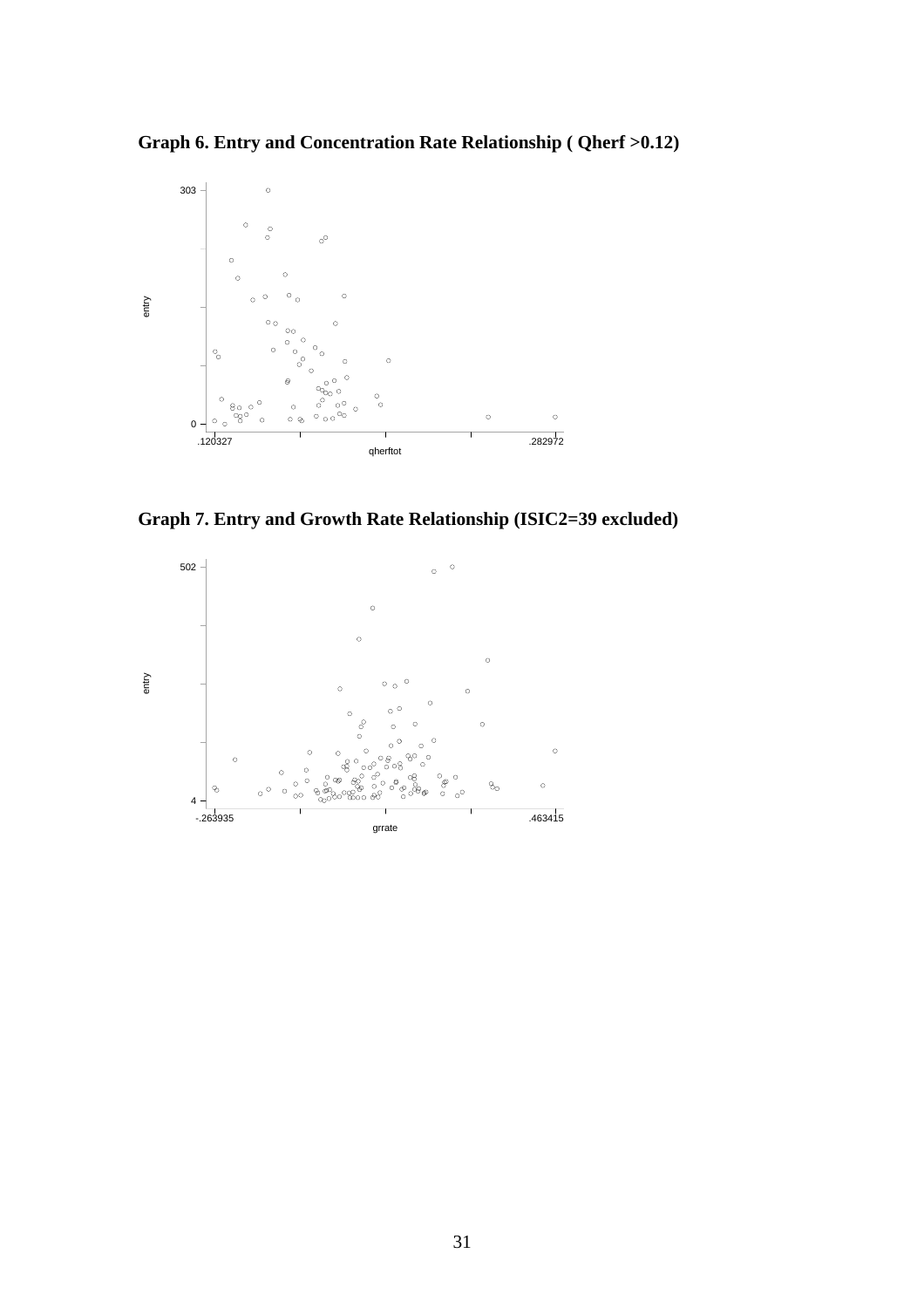**Graph 8. Exit and Profit Margin Relationship (Profmar >0.2)**



**Graph 9. Exit and Capital Intensity Relationship (Capint >1.7 & 1983 excluded)**



**Graph 10. Exit and Concentration Rate Relationship (Qherf >0.11)**